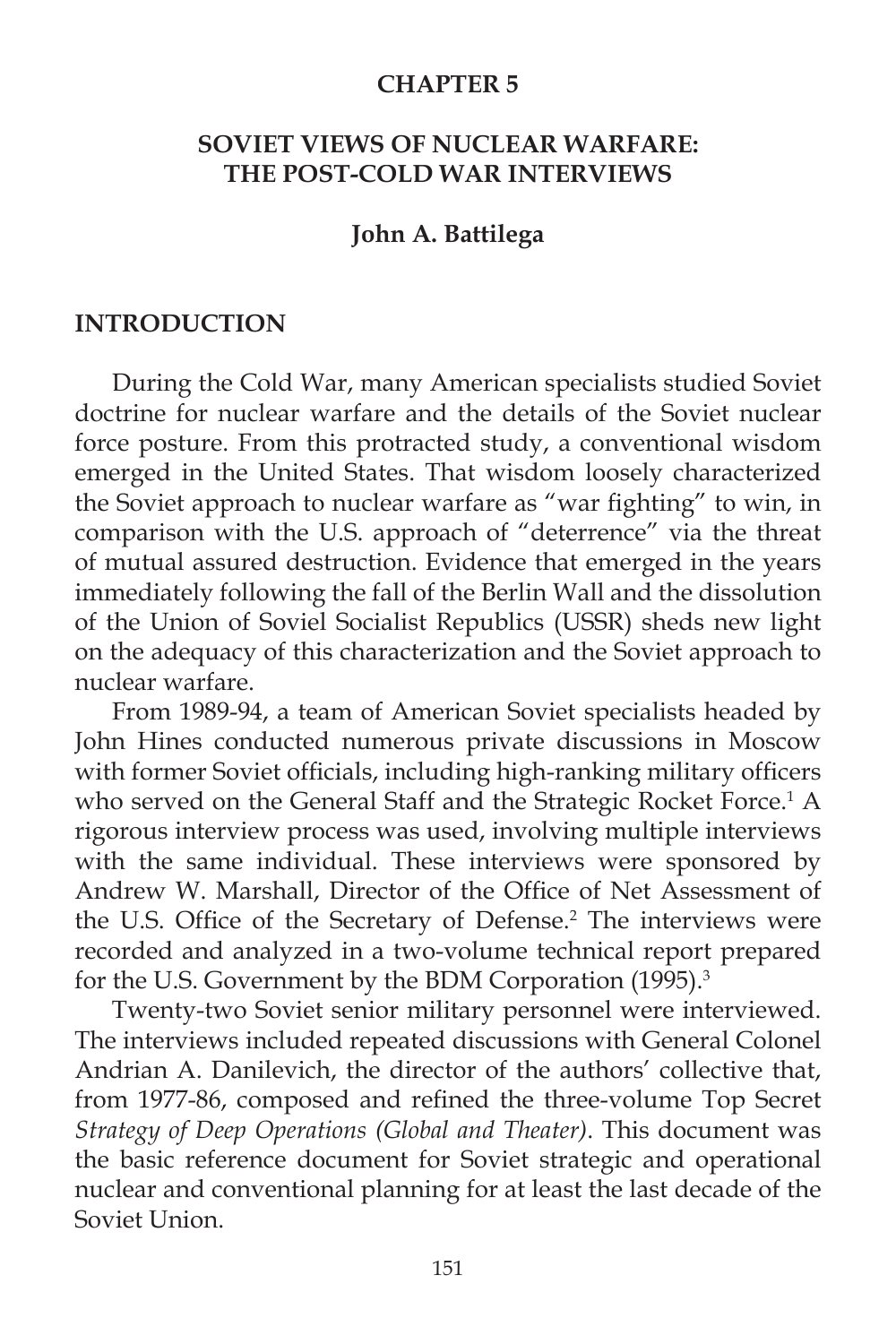During the interview process, the subjects tended to contradict each other on details, but tended to agree with each other on the larger issues. Many of the interviews corroborate each other's description of specific events. The Hines team, in their subsequent analysis, made judgments about the most significant differences. The team also concluded that the interview results generally were consistent with the Voroshilov General Staff Academy lectures, which were based on Soviet military doctrine as it was taught from 1973-75.4

 The evidence from the Hines interviews, which surfaces several important issues, is not widely known. It has also not been fully integrated with other evidence about the Soviet Union. Consequently, this chapter has a very narrow objective; to briefly present Soviet views of nuclear warfare as presented in the report documenting the Hines interviews. Some of the views expressed in the interviews challenge U.S. conventional wisdom about Soviet views.

 This chapter does not attempt to reconcile the differences; that will require careful research far beyond the scope of this chapter. Hopefully, subsequent work will integrate the evidence from the Hines interviews and other post Cold War evidence, with the conventional body of knowledge on the Soviet Union. Such integration will create a more complete picture of the actual Soviet approach to nuclear warfighting, and that picture will contribute to the understanding of mutual assured destruction as a Cold War concept.

 The chapter is organized into four major sections and two appendices.

- The first section summarizes Soviet military strategy over the duration of the Cold War.
- The second section discusses several specific issues central to Soviet views of nuclear war fighting.
- The third section tabulates Soviet bottom lines important to the topic of mutual assured destruction.
- The fourth section discusses work that needs to be done to fully integrate the interview material with other evidence.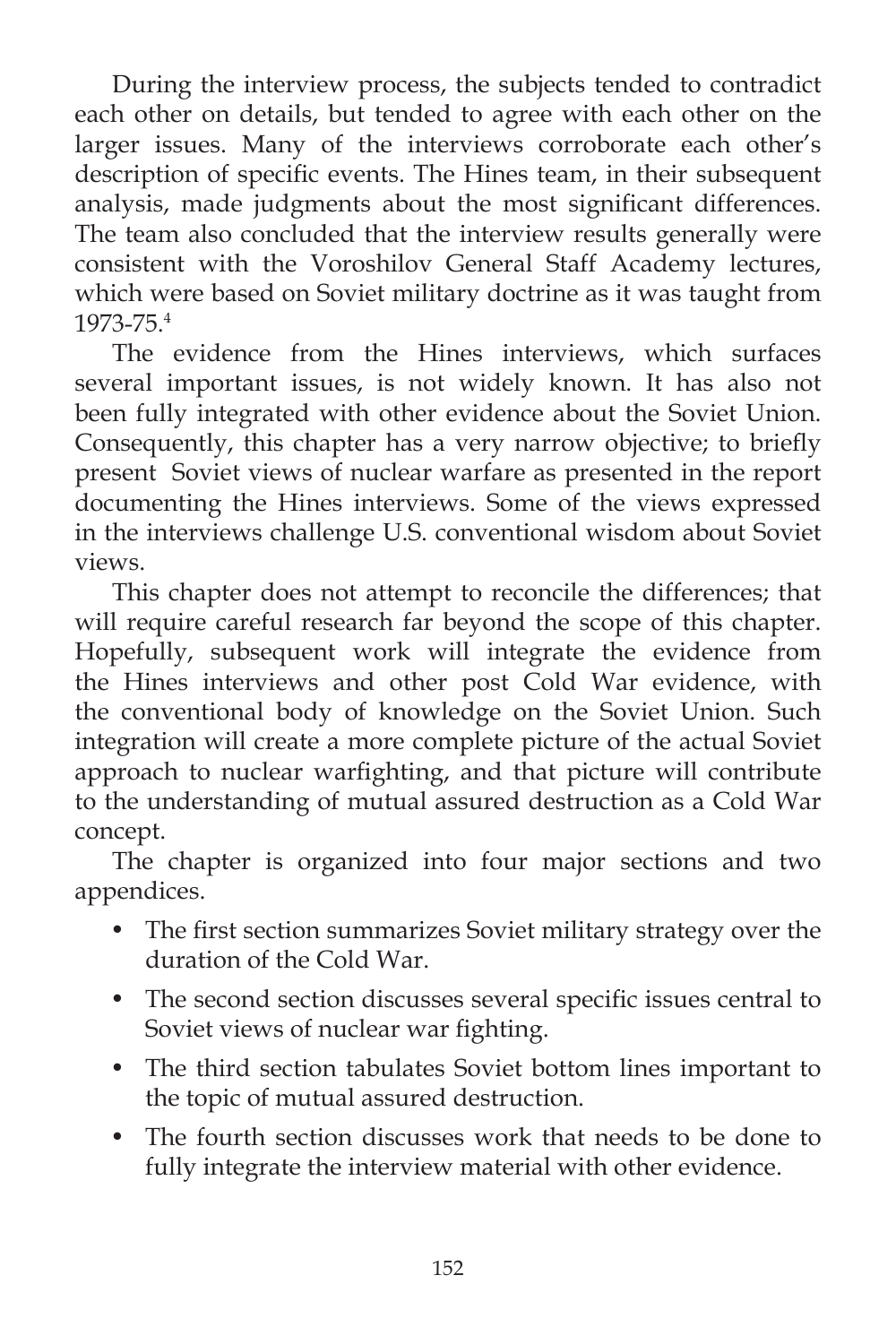- Appendix I lists the 22 Soviet personnel that were interviewed by the Hines team.
- Appendix II contains a bibliography of additional reference material in several categories.

# **A CHRONOLOGY OF SOVIET STRATEGY**<sup>5</sup>

 The interviews resulted in a detailed chronology of Soviet strategy for warfare and how and why that strategy changed during the period 1945-91. That chronology falls into five major periods. The nearly verbatim description of the main characteristics of each period, as pieced together by the Hines team after the interviews, is as follows.

## **Full Mechanization (1945-50).**

 Soviet strategy emphasized the use of massive conventional armored land forces to obtain a three- to six-fold advantage over the opposing forces and to defeat them with rapid, decisive offensive ground operations. Air and naval forces were modernized but continued to play a supporting role.

## **Acquisition of Nuclear Weapons (1950-60)**.

 Initially, nuclear weapons were viewed to be anti-city weapons. However, by 1955 nuclear weapons replaced the tank as the central strategic weapon. At the same time, the nuclear weapon was viewed within the existing World War II structure of military thought. As its predecessor the tank, nuclear weapons were to achieve a strategic breakthrough on the battlefield, to be exploited via massive mobile conventional forces. Strategic defensive plans did not exist.

## **Nuclear Euphoria (1960-65).**

 Under Khrushchev, a new strategy emerged. Nuclear weapons reached such a level of importance that the value of other weaponry was significantly reduced. The Strategic Rocket Forces were created as a separate branch of the armed forces, and conventional tactical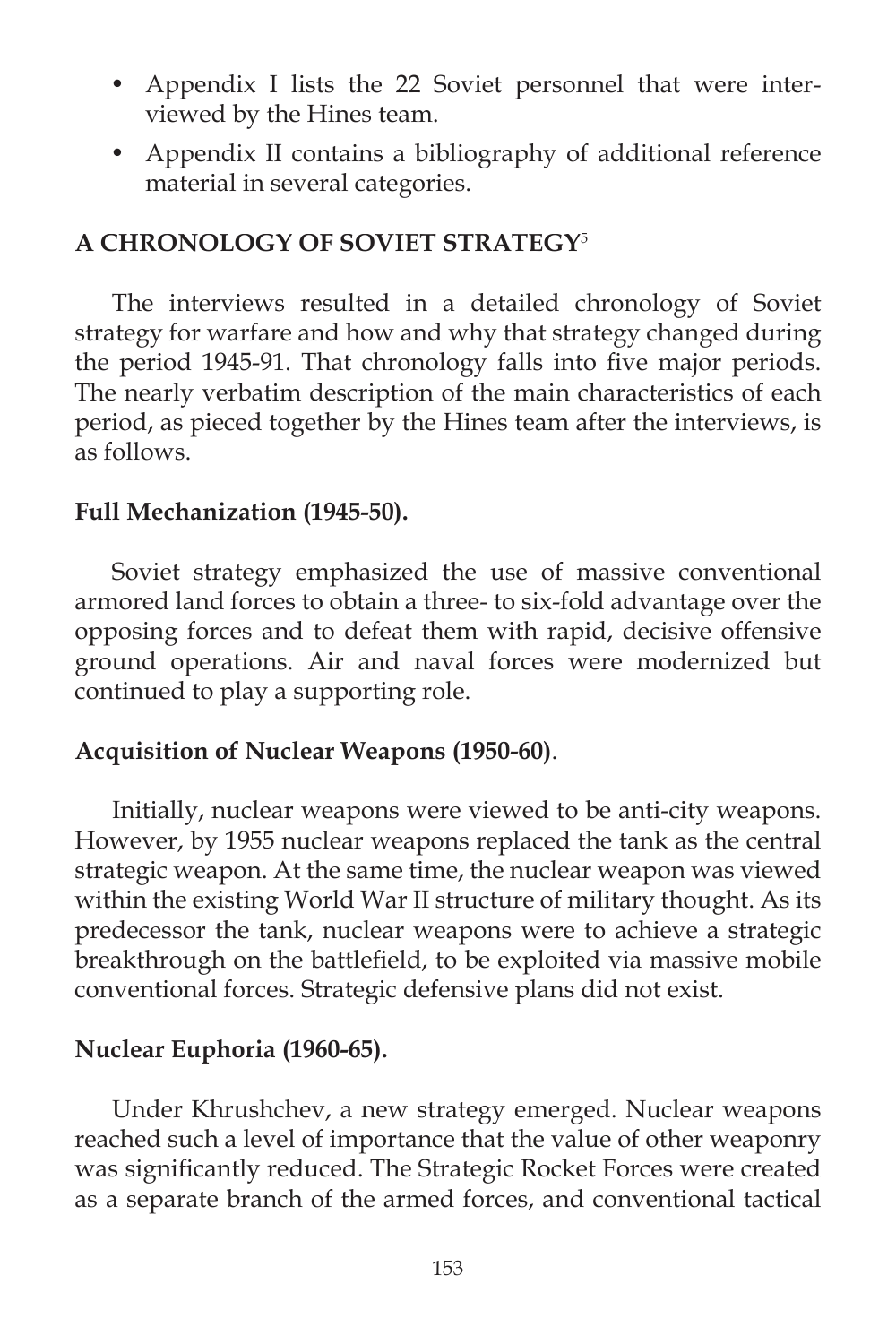aviation and artillery were reduced severely. The centerpiece of the nuclear strategy was preemptive global and theater nuclear use.6 Defense became only a tactical-level concept. The strategy would be executed in two phases: an intercontinental preemptive strike (a single massive salvo) against the United States, followed by a second phase consisting of a single strategic offensive along an entire European theater front. The second phase involved preemptive nuclear strikes followed by a decisive uninterrupted massive land offensive. A key to this strategy was the assumption that the U.S. opponent could be preempted from using nuclear weapons. The comparatively low level of missile technology placed a high premium on preemption because the time required to fuel the missiles and attach their warheads made a "retaliatory meeting strike" impossible and a purely retaliatory strike highly unlikely.

# **"Descent to Earth" and Intercontinental Ballistic Missiles (ICBMs) (1965-75)***.*

 After Khrushchev, there was realization that the usefulness of nuclear weapons had been overestimated, and the opponent had a large number of nuclear weapons that could inflict "unrecoverable losses." A search was undertaken for a more holistic approach to warfare with each type of weapon, including conventional weapons, having a distinct role. A new combined arms strategic operation was formulated for war in the European theater and the military concept of defense was gradually revived. At the same time, the view of war was dominated by the nuclear weapon, and a purely conventional war was not viewed as a realistic possibility. The growth in size of the nuclear arsenal, and the emergence of submarine-launched ballistic missiles (SLBMs), made it possible to plan multiple nuclear strikes instead of a single massive salvo. The Soviet leadership also began to appreciate the consequences of a strategic nuclear exchange. At a nuclear exercise in 1972, they saw the devastating results of a simulated U.S. first strike against the USSR, and the results shocked the leadership.7

 During this period, the Soviets also watched the development of new U.S. concepts of escalation and nuclear use, initially rejecting them. Prior to 1970, Soviet policy was to respond with a full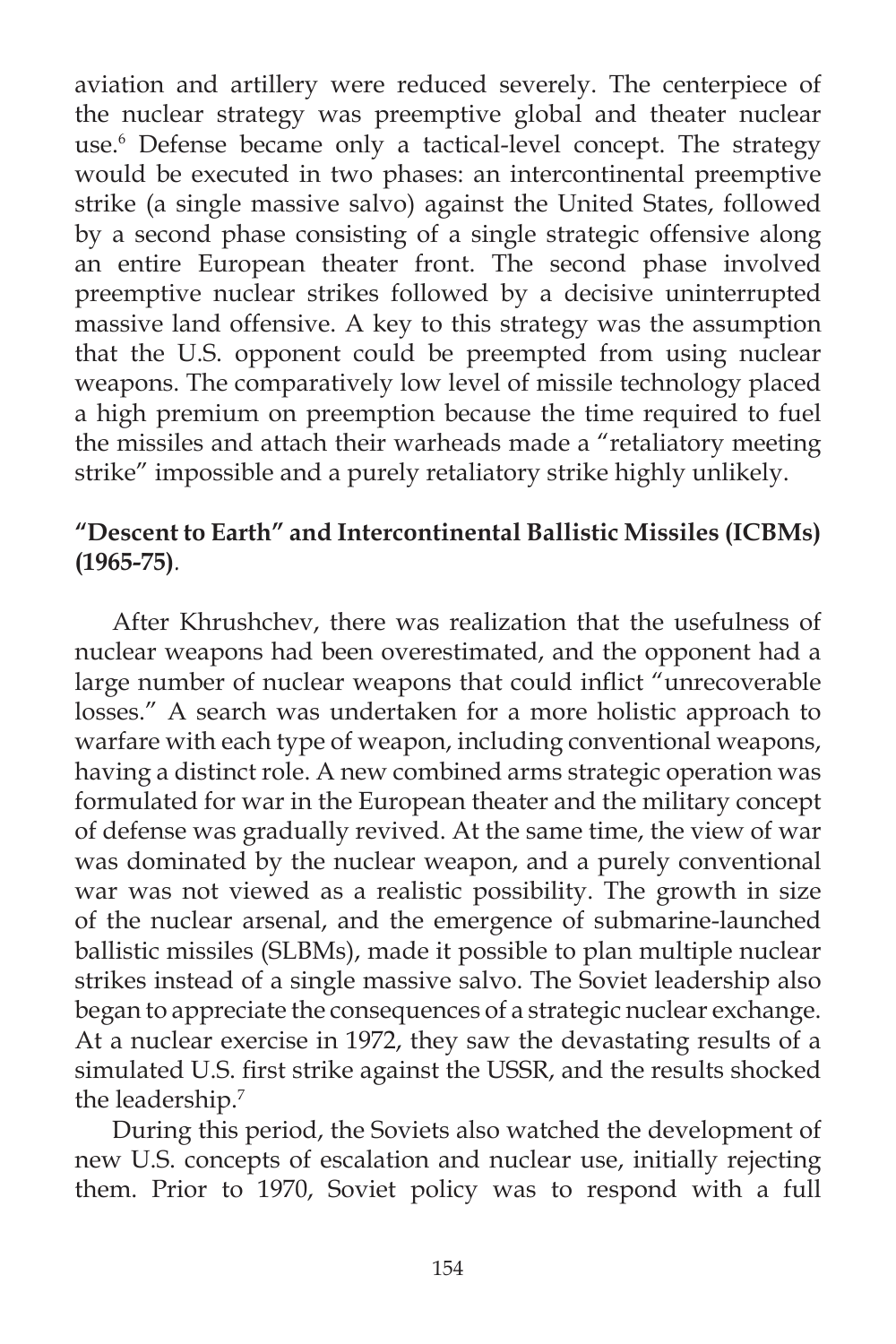nuclear attack. However from 1970-75, there was a shift towards a "controllable nuclear war" policy that was made possible by three doctrinal changes: (a) a preemptive strike was not the only option retaliatory-meeting<sup>8</sup> and retaliatory strikes became valid options; (b) strikes were now developed for multiple conditions--either global or regional depending on the situation; (c) war was reshaped into four stages: a non-nuclear phase, a nuclear phase, follow-up actions, and concluding actions. The most important of these was the non-nuclear phase, gradually expanded for planning purposes from a few hours to 7-8 days. At the same time, intercontinental strategic operations remained nuclear.

# **Strategic Balance (1975-91)***.*

 This was a long period of rough parity in strategic systems with the United States, rapid growth in the size of the strategic forces, and strong technological competition. Soviet doctrine underwent three major changes during this period. From 1975-80, limited nuclear war was officially rejected, however, it was considered possible for the war to remain conventional from beginning to end. From 1980-85, limited nuclear was accepted and presented in planning documents presented to the political leadership. Different options were presented for the limited use of nuclear weapons: only on the battlefield, only against military targets, limited strategic strikes, and proportional retaliation to limited strikes (either with escalation or deescalation). Gradually, the projected length of the limited phase was lengthened from hours to several days. Finally, from 1985-91, there was the adoption of defensive doctrine and realization that a nuclear war cannot be won. Preemptive strike was ruled out, and only the retaliatory strike remained. If war must be fought, the new foundations of doctrine became deterrence, war prevention, and limited war.

#### **ASPECTS OF SOVIET VIEWS OF NUCLEAR WARFARE**

Embedded in the chronology of Soviet strategy are several important aspects of the Soviet approach to nuclear war fighting that were prominent in the interviews. These are briefly discussed below.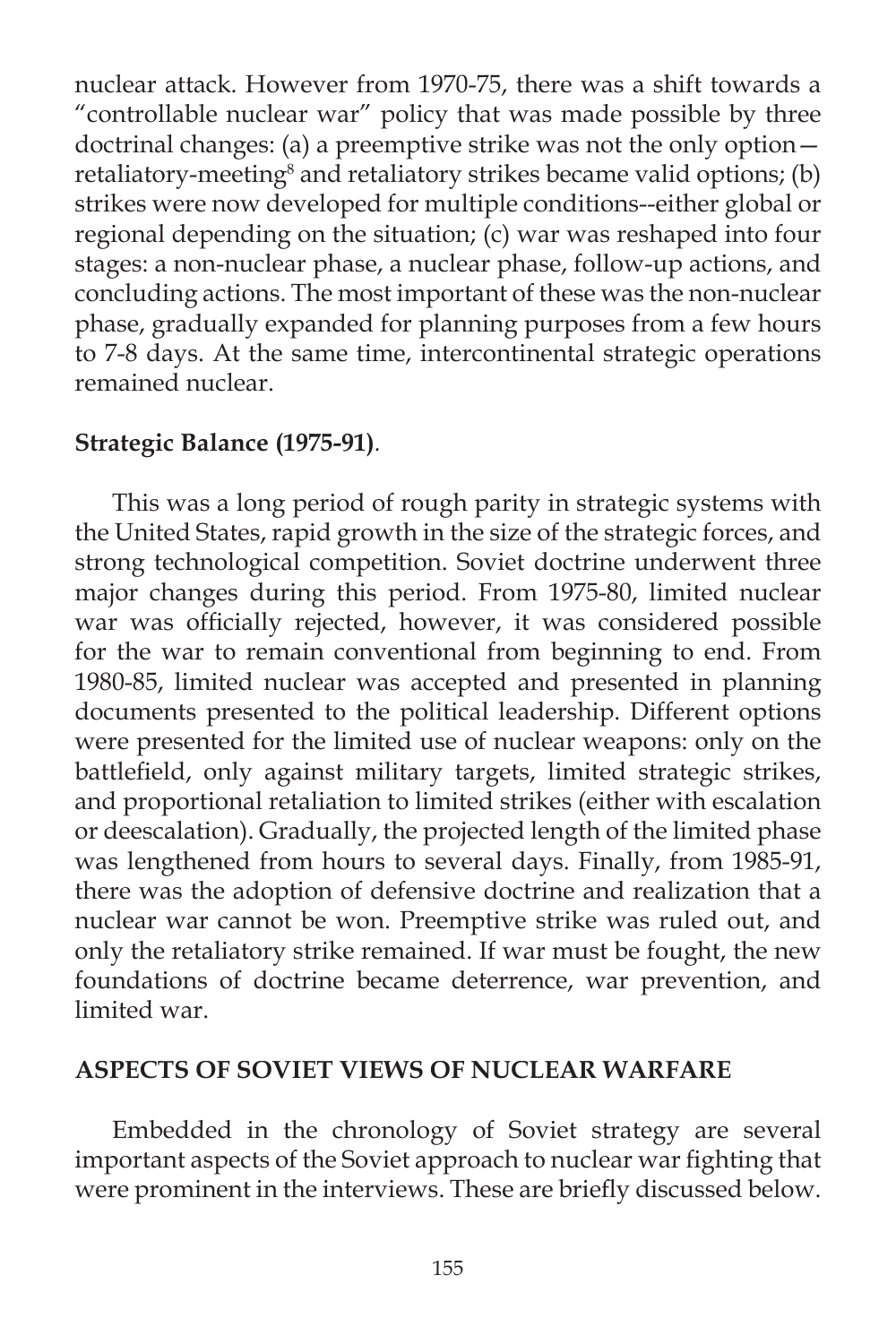The text closely follows that of the Hines report, with transition text added and occasional changes or amplification in wording for clarity in the context of this chapter. The topics featured are:

- Soviet views of winning a nuclear war,
- Soviet fears of a U.S. first strike,
- Soviet first strike strategy,
- Soviet views of deterrence and mutual assured destruction,
- Soviet nuclear war fighting,
- Soviet military strategy in Europe, and
- Soviet views of the nuclear balance.

 Although the Hines interviews surfaced important details about many aspects of Soviet thought, material from the interviews related to these specific topics is central to conventional Western views about the Soviet Union in the context of mutual assured destruction (MAD).

# **No Winners in Nuclear War.**

Conventional wisdom in the West was that the Soviets were working hard to try and create a military force posture that would enable them to attain victory in nuclear warfare. The interviews, however, create a somewhat different picture. At least by the early 1970s, the interviews show that informed Soviet military leadership considered victory in a nuclear war to be unattainable in any meaningful sense.<sup>9</sup> Akhromeev stated that in practical terms, neither side would win a nuclear war.<sup>10</sup> According to Tsygichko, the General Staff understood the devastation that would result from a nuclear war and therefore did not develop a working definition of victory. Military planners instead focused on the destruction that they could inflict on the enemy. They hoped that, in a nuclear exchange, some pockets of civilization inside the Soviet Union would survive.<sup>11</sup>

 From the interviews, it appears that the Soviet military command understood the consequences of nuclear war and was intent on preventing it. The General Staff, beginning in the 1970s, developed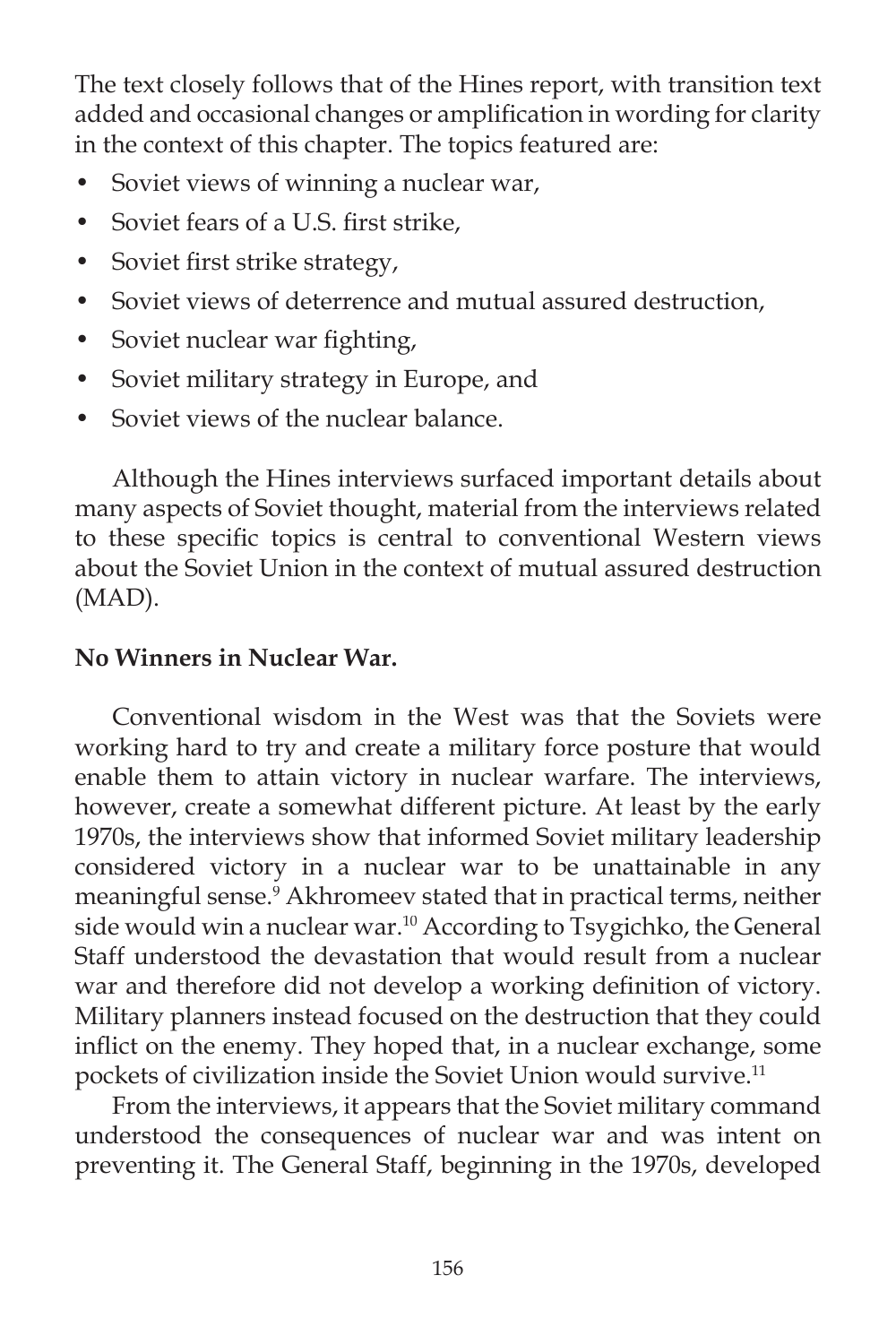the idea that nuclear weapons were a political tool, with very limited military utility.<sup>12</sup> This applied to both the strategic and theater use of nuclear weapons. By 1981, the General Staff concluded that nuclear use would be catastrophic as well as counterproductive in combating operations in the European theater.13

# **The Specter of a U.S. First Strike**.

During the Cold War, U.S. declaratory nuclear policy was that of deterrence, popularly interpreted to be the use of nuclear weapons in a second strike mode. Nevertheless, virtually all interviewees emphasized that the Soviets perceived the United States to be preparing for a first strike. The Soviet memory of the June 1941 surprise attack colored Soviet strategic planning throughout the Cold War period.14 This led Soviet leaders, most of whom had personally experienced the German invasion, to consistently interpret U.S. capabilities and actions in terms of their implications for a U.S. surprise attack with nuclear weapons.

 The Soviets saw several indicators of this. The most frequently cited indicators included: the development of the highly accurate, multiple warhead MX missile system;<sup>15</sup> programs to develop accurate multiple independently-targetable reentry vehicles (MIRV) warheads for existing missile systems (putting Soviet land-based ICBMs and control systems at risk);<sup>16</sup> the relative vulnerability of U.S. missile silos and control centers to ground bursts; the large and diverse arsenal of tactical nuclear weapons in Europe; the consistent rejection by the United States of no first use doctrine; the deployment of the *Pershing II* missile and ground and sea launched cruise missiles capable of striking command and control targets in Soviet territory with little warning; and the issuance of *Presidential Decision Memorandum 59* (PD-59), which the Soviets viewed to be a deliberate policy for launching a surprise decapitating first strike against the Soviet leadership.<sup>17</sup>

 Soviet analytic calculations also reinforced this perception. Soviet calculations demonstrated the vulnerability of their own ICBMs to ground burst. In turn, when Soviet satellite photography showed the proximity of U.S. ICBM silos to each other and to the launch control center, the General Staff concluded that the United States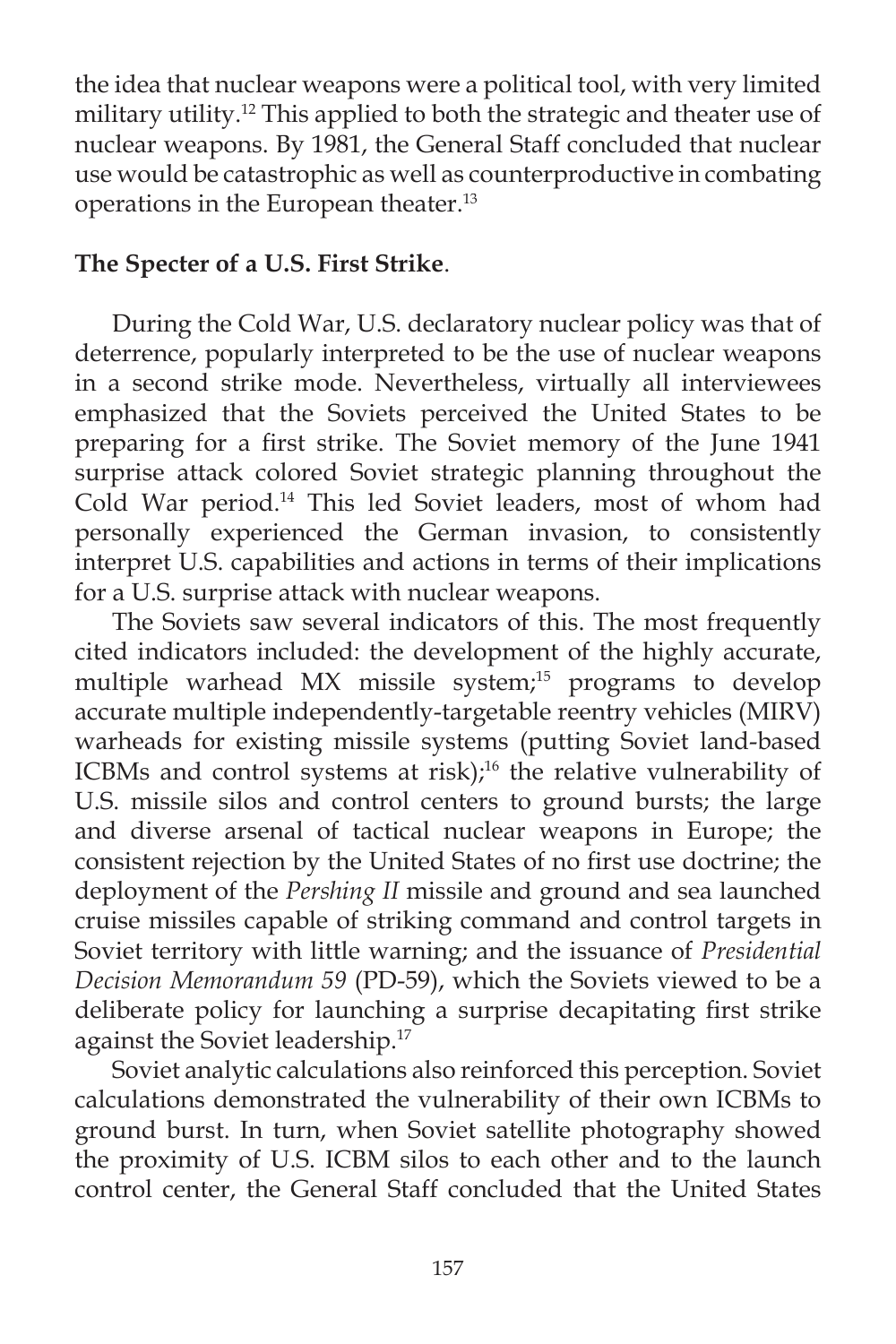intended to launch the missiles first.<sup>18</sup> This view was reinforced by Soviet intelligence about the U.S. Strategic Integrated Operations Plan (SIOP), which described the U.S. intent to launch nuclear force on strategic warning against Soviet forces.19 According to Dvorkin, Soviet modeling and testing was based on the assumption that the United States would strike first.<sup>20</sup>

## **Soviet First Strike Strategy.**

In the conventional Western view, one important aspect of Soviet war-fighting strategy was the execution of a preemptive first strike against the nuclear forces of the West. In the view of Soviet officers interviewed, the 1960s doctrine of strategic nuclear preemption was designed to prevent a successful U.S. strike on Soviet territory. World War II veterans viewed a doctrine of retaliation to be equivalent to the Soviet exposure to surprise attack by Hitler in 1941. Grechko reportedly said that he "wanted to avoid repeating the mistakes of 1941 by waiting to be struck on the head."<sup>21</sup> Soviet military leaders depended on preemption in the 1960s because of Soviet silo vulnerability, coupled with the length of time required to launch their ICBMs and pessimistic views of the survivability of their command and control system.<sup>22</sup> By the 1970s, however, the Soviet political leadership, now more aware of the consequences of nuclear war, started to move away from preemption to a launch-underattack doctrine and, for the first time, considered retaliation.<sup>23</sup>

 According to Danilevich, even though theoretical writings, plans, and exercises included a first strike against the United States, the Soviet political leadership never discussed the possibility of launching a first strike. When Politburo members examined contingencies for nuclear use, they shied away from authorizing nuclear use.<sup>24</sup> After 1972, the political leadership did not participate in a even a single military exercise involving nuclear weapons. The General Staff was left entirely on its own to develop scenarios for nuclear war.25

 The Hines team detected dual views within the General Staff about their strategic strike posture. This duality stemmed from a basic uncertainty about what was technically and bureaucratically possible in a crisis situation. The military leaders, convinced that the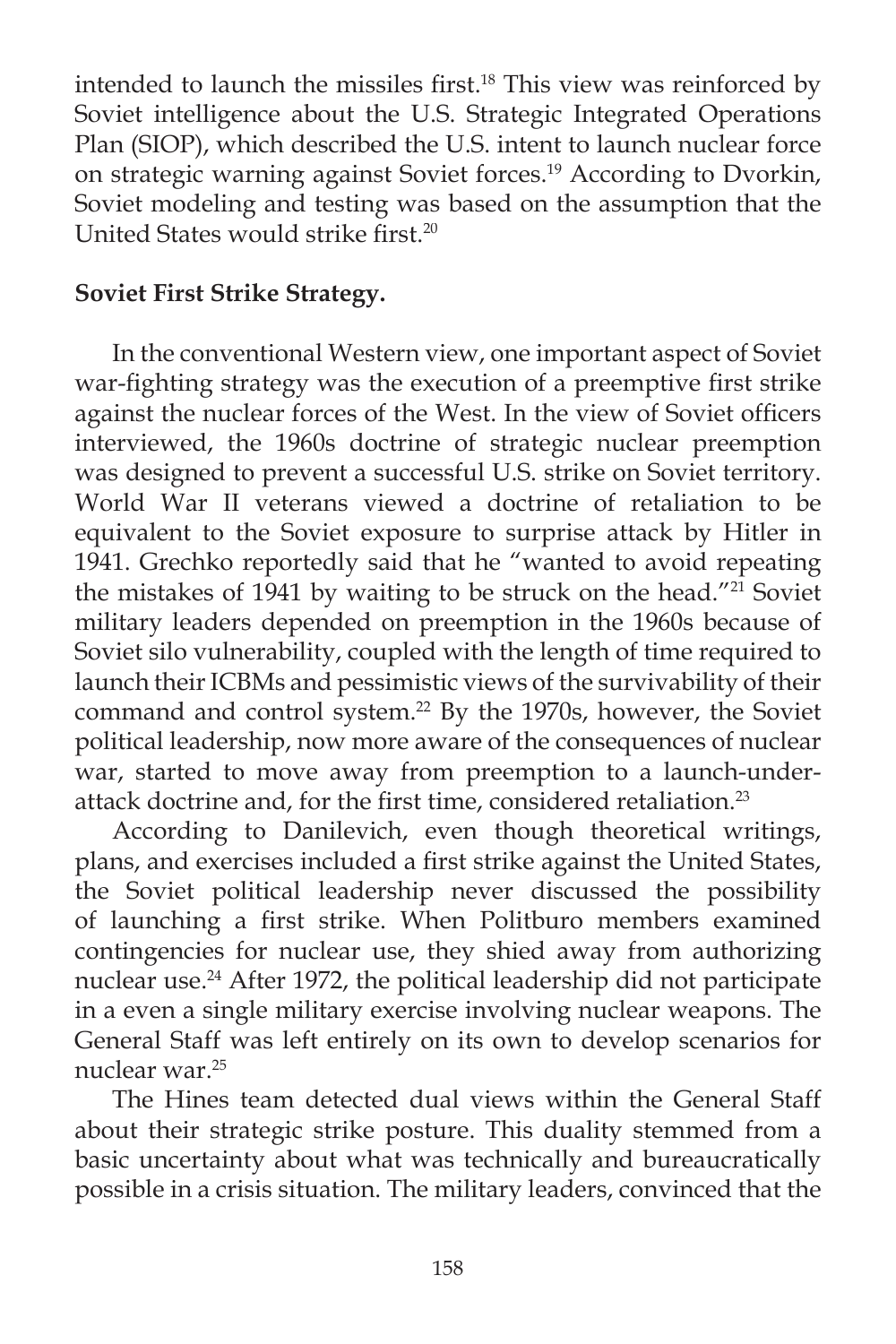United States would strike first, prepared for all three possibilities-preemption, launch-on-warning, and retaliation. However they did not like retaliation and did not believe that the Soviet command and control system had sufficient stability to guarantee an effective retaliatory strike. The military leaders also doubted that the political leadership could react fast enough in the face of a U.S. launch in progress. Nevertheless, the military acceded to political pressure to prepare for a retaliatory strike by hardening silos, resuming mobile missile programs, reducing missile launch times, and developing redundant command and control capabilities. As a result, by the mid-1970s, the necessary capabilities existed to execute a launch-onwarning doctrine. Nevertheless, the military leadership still held on to preemption as a possible option.<sup>26</sup>

# **Deterrence and Mutual Assured Destruction.**

The Soviet nuclear strategy relied heavily on deterrence. But the Soviet concept of deterrence was based on the premise that an aggressor would receive crushing punishment in case of an actual or imminent nuclear attack in the form of strikes against strategic targets. However, these strikes could be preemptive, "retaliatorymeeting," or purely retaliatory<sup>27</sup> and would target both military and civilian installations.28

 The Soviets did not develop an elaborate doctrine of deterrence enhanced by various strategies of nuclear use, selective targeting, planned and deliberate escalation, etc. However, the logic of deterrence exerted a profound influence over Soviet leaders who intuitively acted to avoid nuclear war and to prevent the United States from using any nuclear weapons against Soviet forces and territory.29

 According to the interview of Marshal Akhromeev, the Soviet Union accepted the Soviet concept of nuclear deterrence by the late 1960s.30 According to Iurri Mozzhorin, who served for 30 years as the Director of the Central Scientific Research Institute of Medium Machine Building, the Soviet Union accumulated enough ICBMs that it did not expect a U.S. attack. Brezhnev supported deterrence, despite opposition from Defense Minister Grechko. The principles of deterrence, in effect, were adopted as doctrine at a July 1969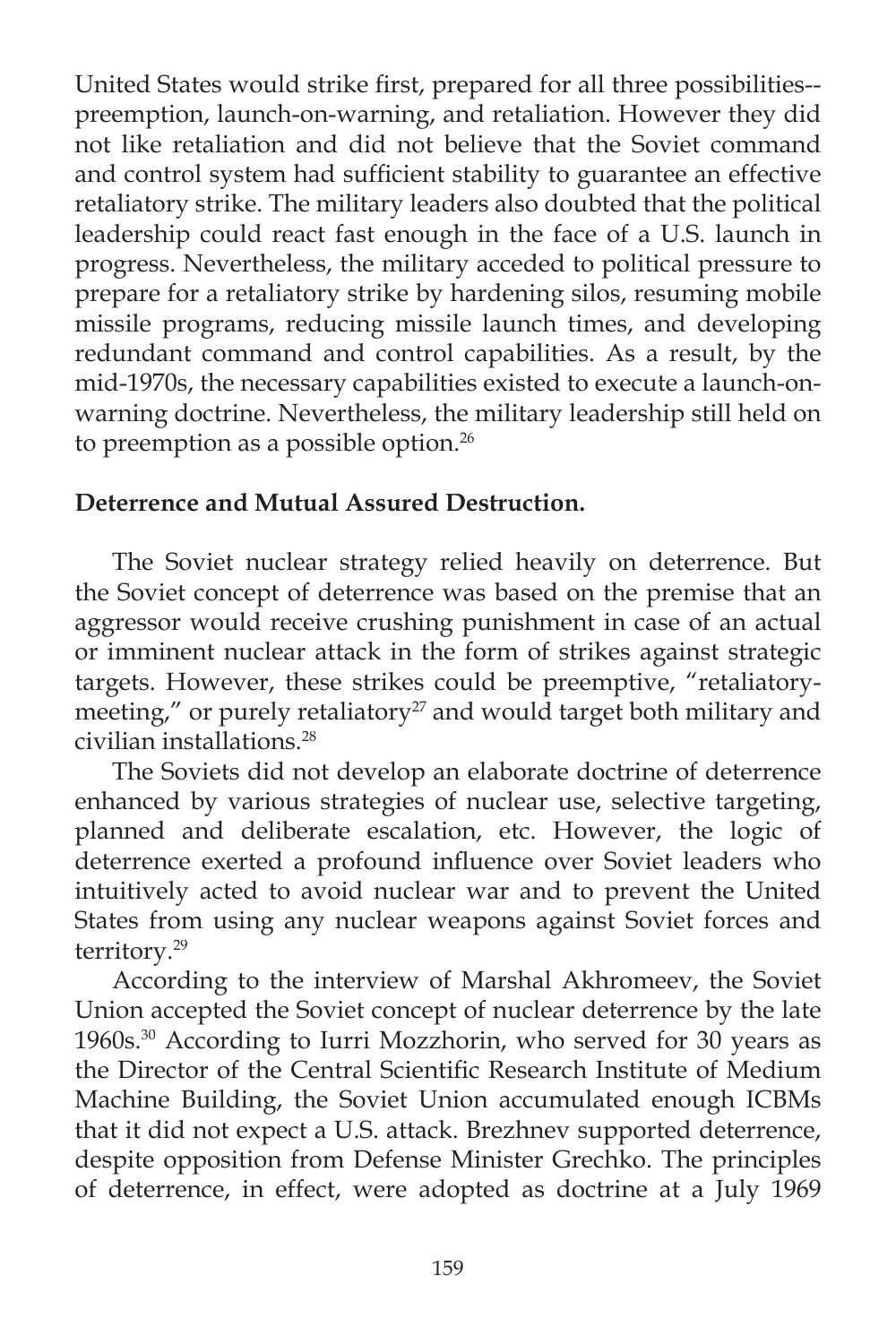meeting of the Defense Council. It was decided at that meeting to manufacture survivable missiles rather than produce vulnerable missiles in large quantities.<sup>31</sup>

 Soviet strategists recognized that deterrence was, to some extent, mutual because each side was capable of launching a retaliatory strike and of inflicting unacceptable damage on the other.<sup>32</sup> They nevertheless considered their nuclear power the only guarantee of security from war, and they never examined the question of mutually assured destruction as a condition that they should accept, much less pursue.33 The Soviet Union never embraced vulnerability as desirable.<sup>34</sup> The Soviets also believed that, given the military uncertainties, mutually assured destruction was only a theoretical conclusion. This is because there was no guarantee in practice that a retaliatory strike would be launched or inflict unacceptable damage on the enemy.<sup>35</sup>

## **Soviet Nuclear War Fighting.**

According to the interviews, in Soviet eyes the concepts of deterrence and war fighting were not mutually exclusive. The Soviets tried to build weapons that credibly could and would be used if nuclear war occurred. In this sense, the ability to fight a war was an integral part of Soviet deterrence strategy, despite the fact that the leadership did not accept the concept of a meaningful victory. However, the Soviets neither embraced the concept of fighting a limited nuclear war (confined to Europe, for example), or of managing a nuclear war by climbing the ladder of escalation.<sup>36</sup>

 In the event of nuclear war, the Soviet Union planned to try and strike a mix of cities, industrial centers, and military targets. The proportion of military to industrial targets depended on whether the USSR tried to preempt $37$  or launched second.<sup>38</sup> A preemptive Soviet strike would target the enemy's retaliatory forces, including ICBM silos, airfields, command centers, and naval bases.<sup>39</sup> A retaliatory strike would be aimed at soft military targets (such as airfields and C3 facilities), at U.S. infrastructure (such as transportation grids and fuel supply lines), and cities.<sup>40</sup>

 At the same time, Soviet military planners worried that weaknesses in their command and control systems might prevent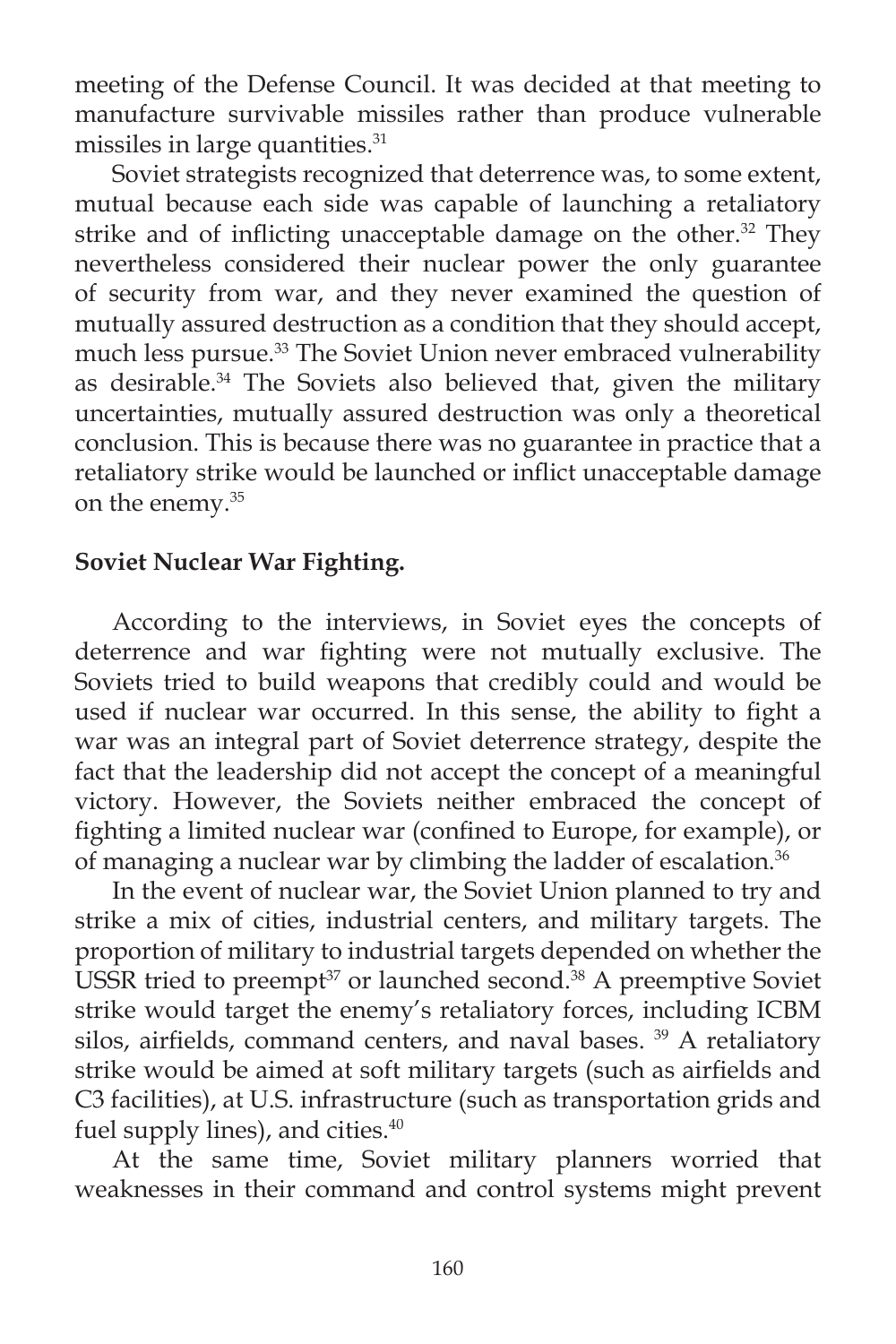timely and effective launches of retaliatory strikes. As a result, they designed and deployed a command missile system which carried well-concealed and hardened missiles. They were deployed near launch clusters, would be able to launch on command into near space and give the launch order to the adjacent cluster of ICBMs.<sup>41</sup> The Soviets also investigated a near-automatic Dead Hand launch system, but the interviewees did not agree on whether that system had been deployed.<sup>42</sup> They were also concerned with the possibility of unauthorized use. By the mid-1970s, the USSR introduced command and control systems that gave the General Staff confidence in centralized control over Soviet nuclear forces.<sup>43</sup>

# **Winning in Europe.**

The inherent difficulties of nuclear war fighting notwithstanding, the Soviet military establishment was required to find a concrete operational solution to the problem of winning a general war in Europe. According to the interviews, the Soviet military's confidence in the utility of nuclear weapons for securing this objective declined steadily throughout the period.<sup>44</sup>

 Part of Soviet reticence stemmed from the fact that the General Staff expected the battlefield use of nuclear weapons to be devastating. $45$ Soviet modeling in the 1970s predicted that the use of one quarter of the nuclear weapons in Europe would completely destroy operational formations, cause combat movement to virtually stop for several days, and produce an ecological disaster.<sup>46</sup> As a result, the Soviet General Staff recommended to the Central Committee that theater nuclear force modernization cease. This was rejected by the political leadership's orders that forced modernization to proceed, and that led the General Staff to prepare for war with the use of theater nuclear weapons.<sup>47</sup>

 A change in military doctrine was required to work out what the Soviets considered to be a viable military strategy. By the late 1970s, military doctrine shifted its emphasis to a prolonged conventional phase in a European conflict. At the same time, the Soviets assumed that a war in Europe could not be kept conventional for long and expected the North Atlantic Treaty Organization (NATO) to initiate nuclear use on the battlefield after initial losses.<sup>48</sup>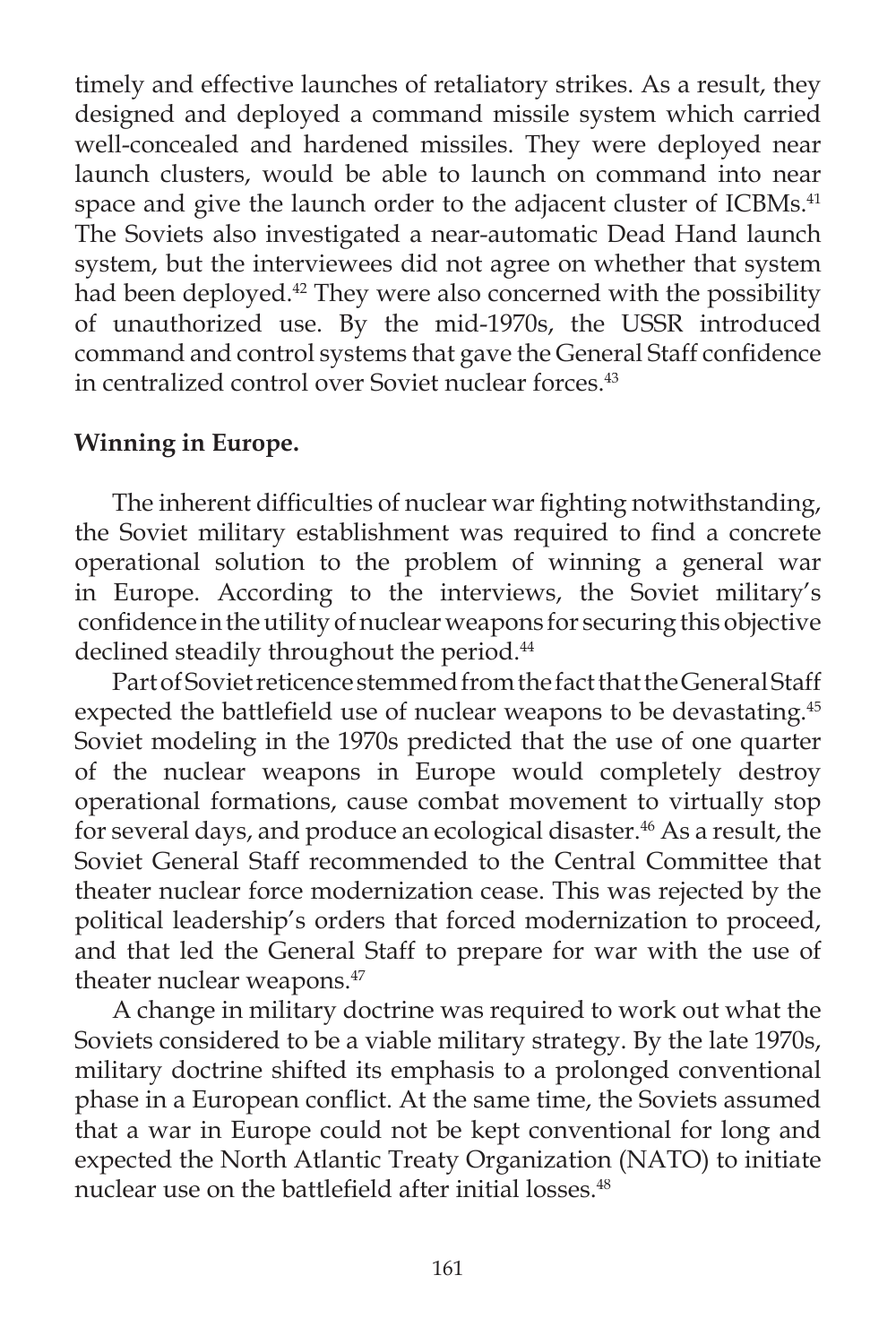In order to strengthen deterrence, Soviet leaders wanted the United States to believe that they would massively respond to any U.S. employment of nuclear arms. However, by the late 1970s, the General Staff considered limited nuclear options in the European theater. Some options were considered proportionate response, while others involved escalation or deescalation. The best response would be an equal number of strikes against analogous military targets such as troops, airfields, control centers, and missile sites.<sup>49</sup> However, these discussion were limited to the General Staff. According to Kataev, the party leadership never considered selective use, even tactically.<sup>50</sup> Nevertheless, the Soviets were capable of launching limited strikes.<sup>51</sup> At the same time, the Soviets did not prepare any detailed plans for extended combat on a nuclear battlefield.<sup>52</sup> They did not plan beyond an initial exchange of nuclear strikes on a tactical/operational scale. Neither did they plan for a massive response to a limited NATO nuclear strike against a Warsaw Pact country.53

 Although the Soviets developed limited nuclear options, they neither discussed nor exercised initiating selective nuclear use. Soviet military leaders also were very skeptical about the escalation control and expected the period of limited nuclear exchanges in theater to last at most for several days.<sup>54</sup>

 Soviet military strategists also developed a new conceptual framework for war in Europe that included new operational concepts such as the Operational Maneuver Group and a preemptive air operation coupled with the threat of launching the SS-20 to deter NATO initiation of nuclear use. By the mid-1980s, the Soviet General Staff considered it possible that Warsaw Pact forces could reach the English Channel quickly while avoiding a massive theater nuclear war.55

 Finally, even though the Soviets explored the limited use of nuclear weapons in Europe, the Soviet theater nuclear force buildup in Europe during the late 1970s and 1980s was primarily designed to reduce the likelihood of NATO nuclear use and keeping the war conventional. Simultaneously, changes in Soviet conventional force posture and employment concepts were designed to maximize operational effectiveness and obtain a decisive and quick success before reinforcements could arrive from the United States.<sup>56</sup> A key component of this conventional strategy was the deployment of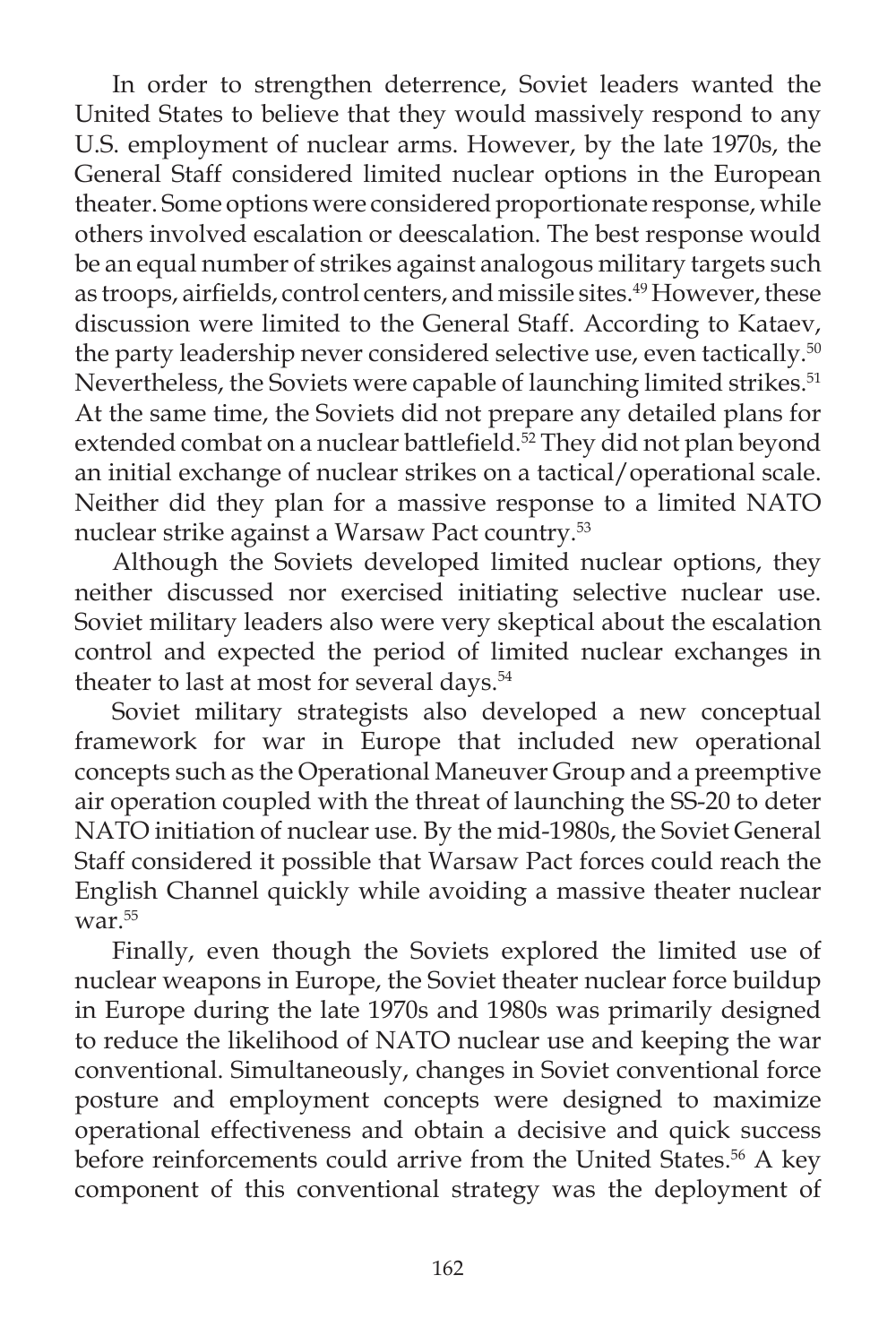the SS-20 nuclear missile system. This gave the Soviets escalation dominance in Europe, and, hopefully, would deter NATO from escalating to nuclear use. In December of 1987, however, Gorbachev signed the Intermediate Nuclear Force (INF) Treaty and eliminated the SS-20, the enabling element of the new Soviet conventional strategy.<sup>57</sup>

## **The Importance of the Nuclear Balance.**

The nuclear balance between U.S. and Soviet forces was an important factor in the development of the Soviet force posture. The Soviets felt that the only truly stable situation was one in which one side had clear superiority over the other. For them to feel secure and for the balance to be stable, the imbalance had to be in their favor. At the same time, Soviet strategists considered the nuclear balance to be unstable because technological advances and increases in the size of the arsenal could significantly augment the power of one side relative to another, thereby upsetting the balance. The Soviets believed that this situation induced both the United States and the USSR to constantly improve the technological characteristics of their nuclear forces in order to restore the balance. Beteween 1965-85, the Soviets tried to gain strategic superiority over the United States. Their primary goal was not to insure victory in a nuclear war, but to create a stable situation in order to enhance their general security.58

## **IMPORTANT SOVIET BOTTOM LINES**

The overarching purpose for this chapter is to contribute to a discussion of Cold War views of MAD. The following Soviet viewpoints, expressed in the interviews and discussed above, are especially important in that context.

## **No Victory in Nuclear Warfare.**

 Beginning at least in the early 1970s, the Soviet leadership did not believe in any meaningful concept of victory in nuclear warfare. Nevertheless, the Soviets were preparing to fight such a war and survive it if one occurred.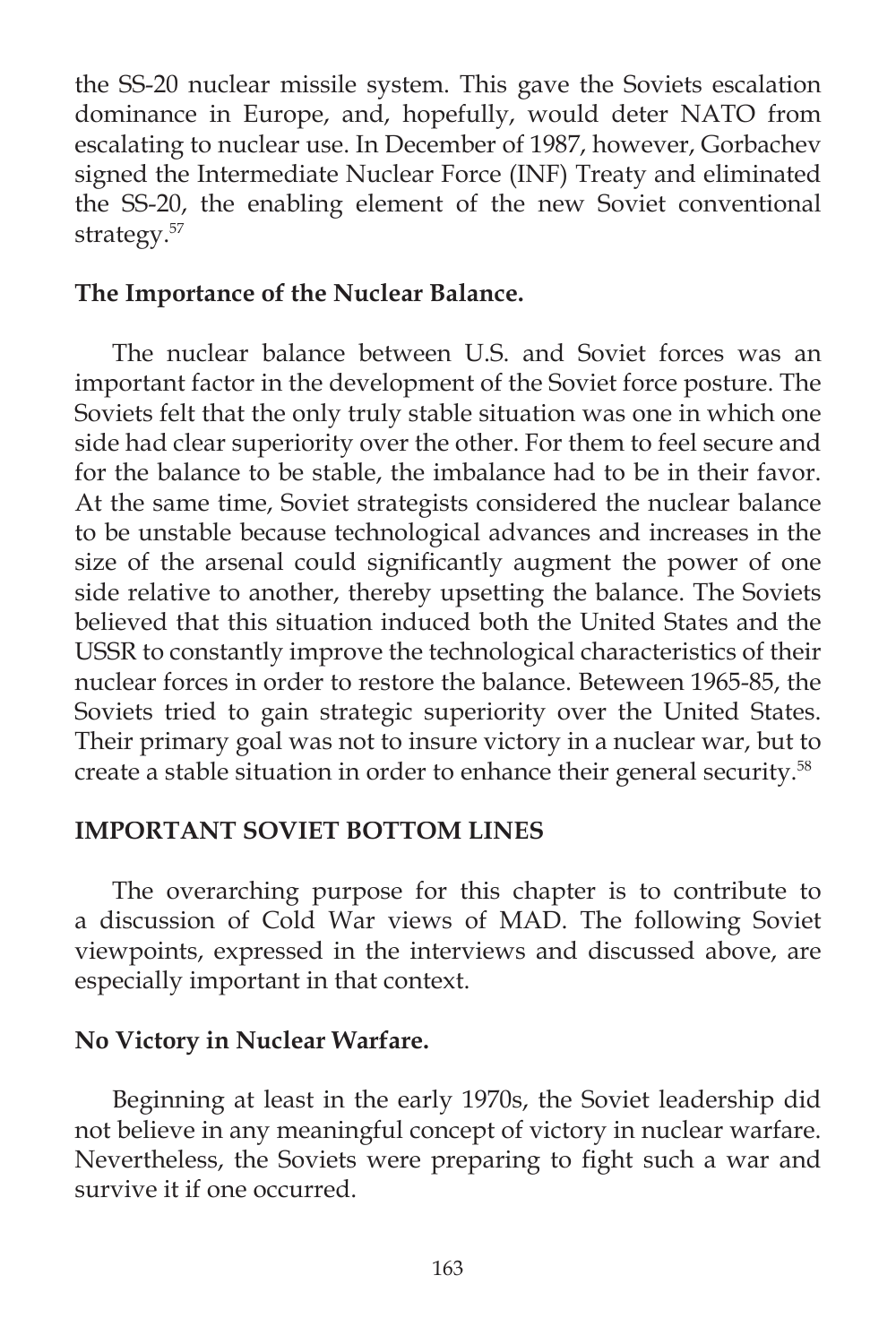# **Psychological Fear of a U.S. First Strike.**

A dominant psychological consideration was the Soviet fear of a surprise nuclear first strike by the United States against the Soviet homeland. This fear was deeply rooted in the Soviet experience of the German surprise attack in 1941. Virtually all interviewees emphasized that the Soviets perceived the United States to be preparing for a first strike.

# **Rejection of MAD.**

 The Soviets did not believe in the concept of mutual vulnerability as a basis for nuclear strategy. The MAD approach resurrected fears of the Soviet vulnerability that lead to the attack by Hitler. Hence even though concepts of assured retaliation eventually became a part of Soviet doctrine, these concepts did not stem from a deliberate shift to MAD. Rather, they came from what the Soviets saw as the inherent difficulty of successful military counters to a U.S. first strike.

## **Rejection of Soviet First Strike.**

The 1960s doctrine of strategic nuclear preemption was designed to prevent a successful U.S. first strike. By the 1970s, the doctrine shifted. Even though theoretical writings, plans, and exercises included a first strike against the United States, the political leadership avoided considering the possibility of a first strike. In fact, the General Staff operated independently in developing scenarios for nuclear war.

## **Deterrence, Soviet-Style**.

Soviet strategy relied heavily on deterrence of a U.S. first strike. But the Soviet concept of deterrence was based on their ability to inflict significant damage to the aggressor by preemptive, "retaliatory-meeting," or purely retaliatory strikes against both military and civilian targets. Which of these reactions materialized was strongly a function of the operability of the Soviet command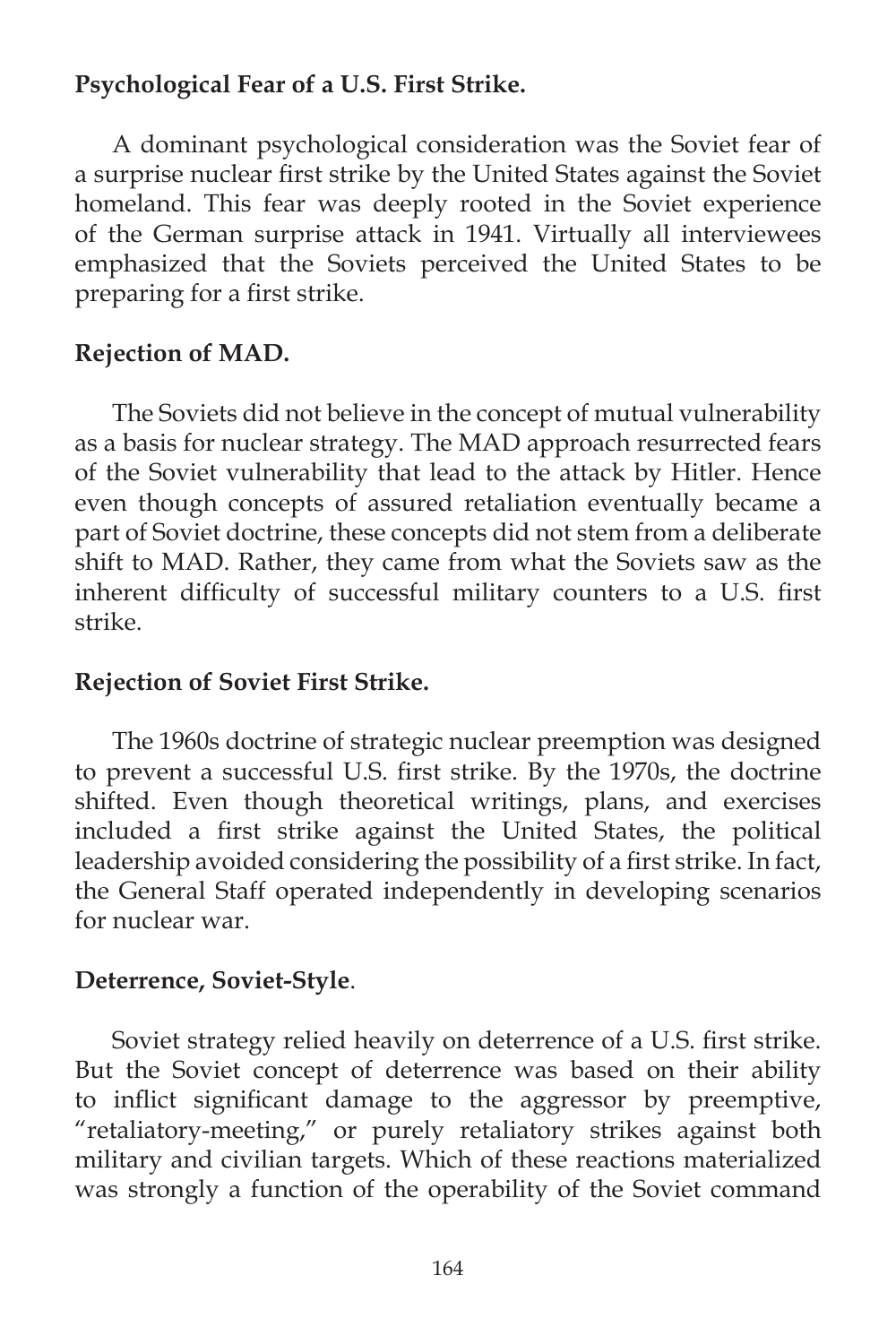and control system and the reaction time of the Soviet political leadership.

### **Limited Military Utility of Nuclear Weapons.**

 Beginning in the early 1970s, the General Staff increasingly believed that nuclear weapons had limited military utility in either strategic or theater use. Eventually Soviet military strategy for victory in Europe depended on maintaining nuclear escalation dominance in theater to deter NATO nuclear use, thus giving the Soviets time to win conventionally.

#### **Importance of the Nuclear Balance.**

 Throughout the period 1965-1985, the Soviets tried to gain strategic superiority over the United States in nuclear forces. The primary goal was not to ensure victory in a nuclear war, but to create a stable situation in order to enhance their general security.

## **SOME UNANSWERED QUESTIONS**

There are many interesting and important issues that surfaced in the Hines interviews. The points discussed above are no means complete. They were selected because of their centrality to the topic of MAD, and also because they are at variance with some popular Western conceptions of Soviet nuclear warfare. It is important to know the degree to which the interviews correspond to Soviet ground truth or whether they need to be filtered.

 The interviews leave much work to be done and some major questions unanswered. For example, one question they raise is the degree to which the views expressed in the interviews are consistent with the details of the Soviet military force posture and operational concepts that were generated via classified and unclassified sources of evidence during the Cold War. A second question is the degree to which the interviews are consistent with evidence of Soviet strategy and nuclear warfighting concepts that became available at the end of the Cold War. A third question is what is the picture that results when all of these sources of evidence are considered simultaneously.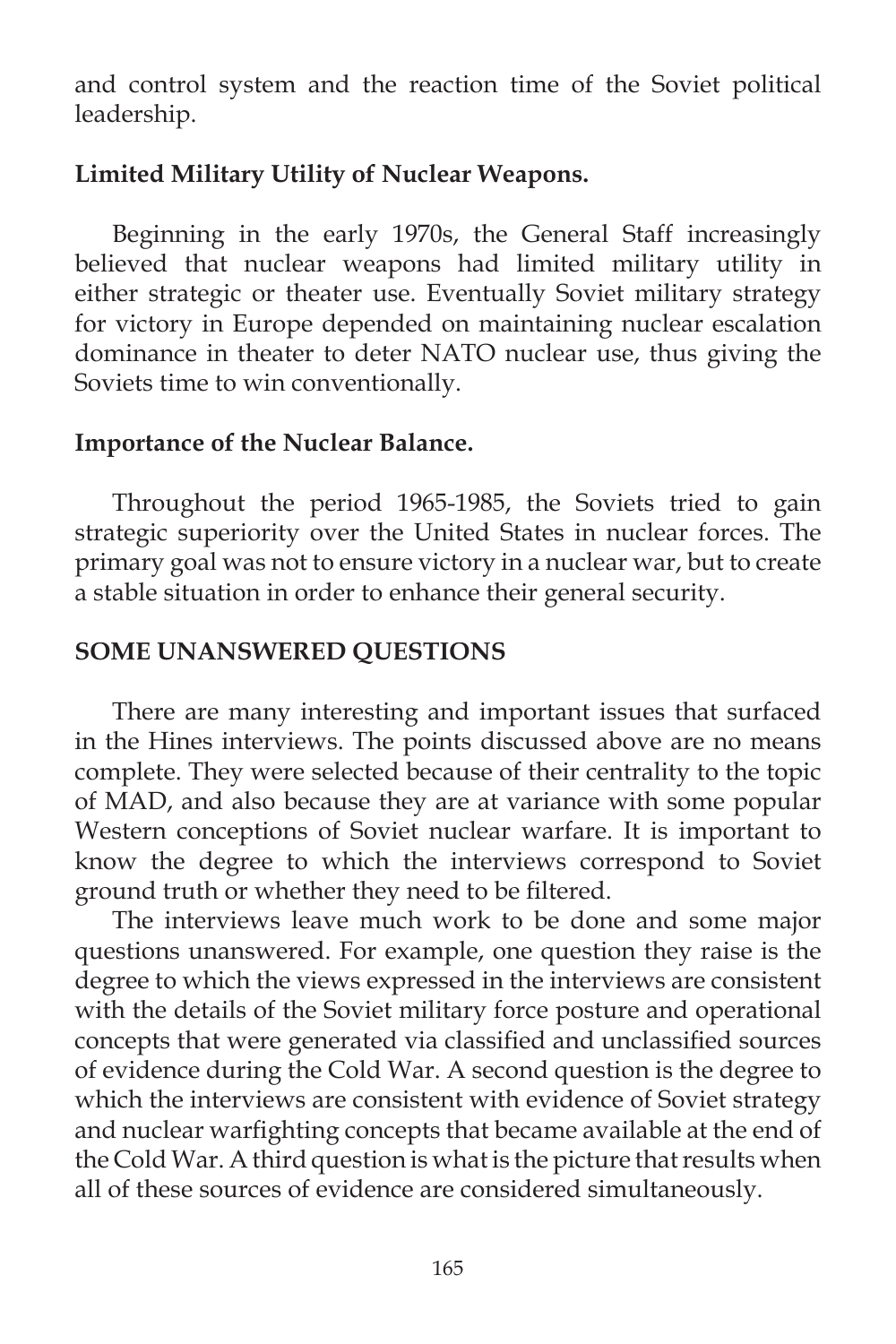It will take work to answer these questions. Careful research that works back and forth between the conventional wisdom about the Soviet Union, existing open source and intelligence documents that capture that wisdom, the Hines interviews, and other post-Cold War evidence will be required. To the extent that an understanding of actual Soviet military strategy, warfighting style, and the details of Soviet views of nuclear weapons and operations are important today and for the future, that effort is probably warranted. At a minimum, it appears to be worth the effort to set the historical record straight.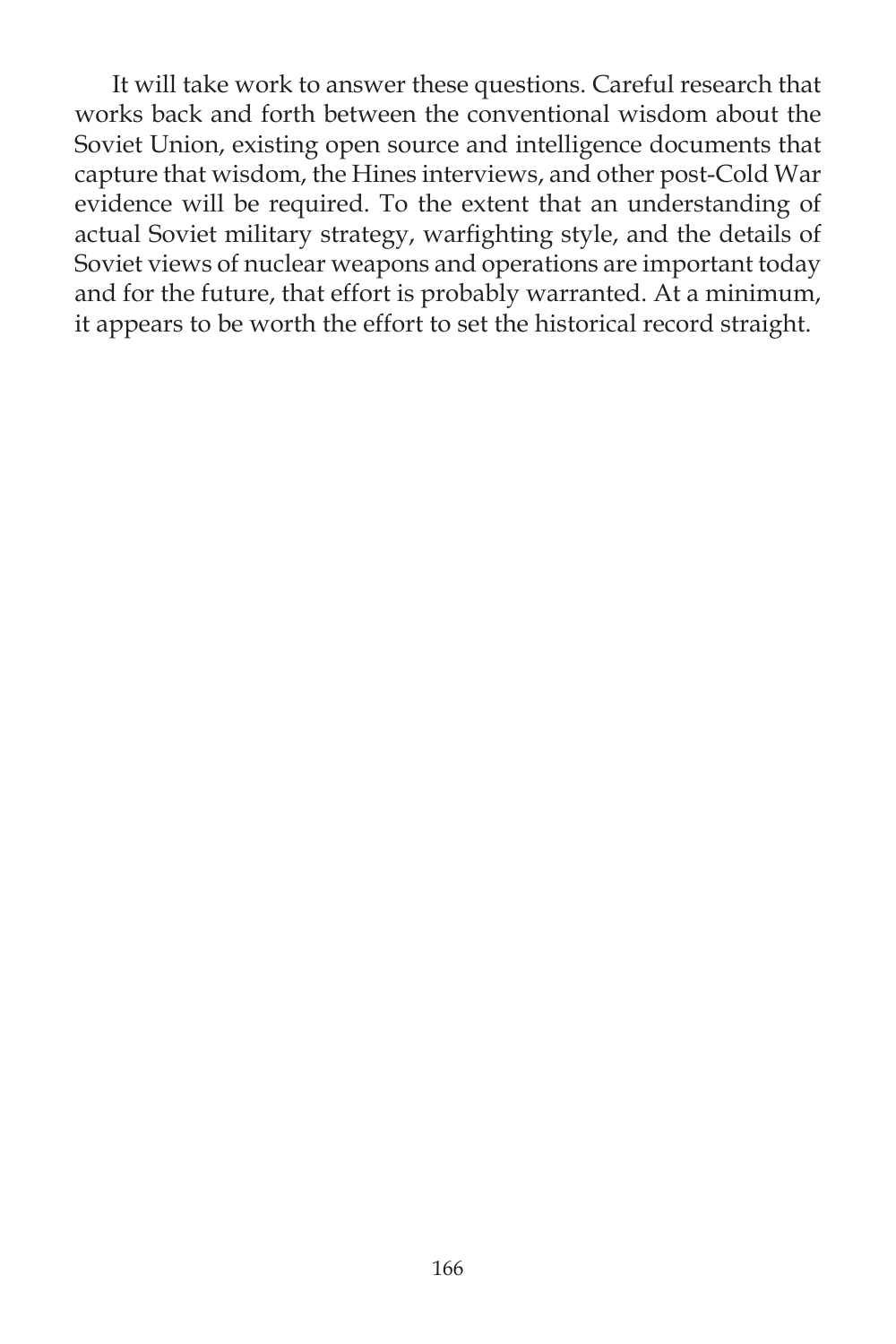## **APPENDIX I**

#### **THE INTERVIEW SUBJECTS**

The following 22 senior Soviet military officials were interviewed by John Hines and his research team.

 **Sergei F. Akhromeev**, Chief of the Main Operations Directorate of the General Staff (1974-1979), Chief of General Staff (1984-1988), Personal National Security Advisor to President Gorbachev.

Dimitri Chereshkin, Department Head, All-Union Scientific Research Institute for Systems Studies (VNIISI).

**General-Lieutenant G. V. Batenin**, staff to MSU Sergei Akhromeev when the latter was Chief of the Main Operations Directorate, and then First Deputy Chief of the General Staff under MSU N. Ogarkov.

**General-Colonel Andrian A. Danilevich**, Deputy Director, General Staff Main Operations Directorate (to 1977), Special Advisor for Military Doctrine to the Chief of the General Staff (1977-1988), Director of the authors collective that composed and refined (1977-1986), the three volume Top Secret *Strategy of Deep Operations (Global and Theater)*―the basic reference document for Soviet strategic and operational nuclear and conventional planning for at least the last decade of the Soviet state.

**General-Major Vladimir Z. Dvorkin**, Director of TsNII-4, the Central Scientific Research Institute of the Strategic Rocket Forces.

 Army General **Makhmut A. Gareev**, Chief of the Tactical Training Directorate of the General Staff (1974-1977), Deputy Chief of the Main Operations Directorate for Training and Readiness of the General Staff (1977-1984), Deputy Chief of the General Staff for Scientific Work and Operational Readiness (1984-1989).

**General-Colonel Igor V. Illarionov**, Aide to MSU Ustinov in the Central Committee Secretariat (1965-1976), assistant to Ustinov for special assignments (1976-1984), specializing in Air Defense, Rocket Forces, and Aviation.

**Aleksei S. Kalashnikov**, Head of Strategic Rocket Force Committee on Science and Technology (5 years), Chairman of State Commission on Nuclear Testing at Semipalatinsk (10 years).

**Vitali L. Kataev**, Senior Advisor to the Chairman of the Central Committee Defense Industry Department (1967-1985).

**General-Major Iurii A. Kirshin**, Director, Institue of Military History (1985-1992), Former Chief of the Strategy Department of the Military Science Directorate of the Soviet General Staff.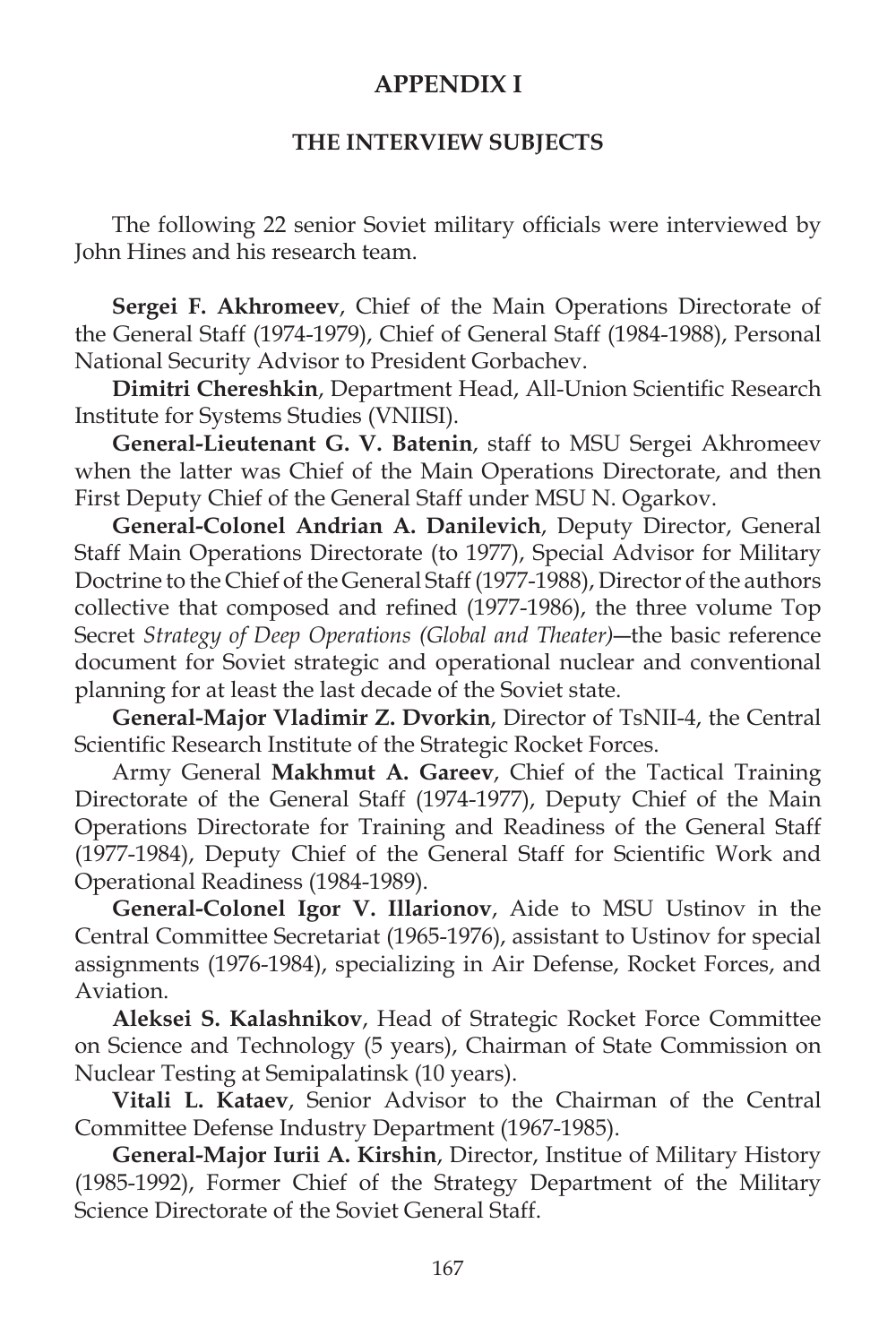**General-Colonel Grigorii F. Krivosheev**, Deputy Chief of the General Staff, Chief of the Main Directorate for Organization and Mobilization.

**General-Colonel Varfolomei V. Korobushin**, First Deputy Chief of Staff of the Strategic Rocket Force (10 years), Director of the General Staff's Center for Operational and Strategic Research (TsOSI).

General-Lt. Nikolai V. Kravets, Strategic Rocket Forces officer with over 30 years experience in force design, systems acquisition, testing, and evaluation.

**Petr M. Lapunov**, Department Chief in TsOSI.

**Iurii A. Mozzhorin**, Director of the Central Scientific Research Institute of Machine Building (TsNIIMash) (30 years).

Vladimir A. Rubanov, Aviation Ministry Official.

**Boris A. Strogonov**, Missile technology expert, Central Committee Defense Industry Department (1955-1987).

**Viktor M. Surikov**, First Deputy Director, TsNIIMash, and assistant to the head of the Central Committee Defense Department, the party body responsible for force building, procurement, and arms control.

**Vitalii N. Tsygichko**, Head of the Theater Forces Modeling Department of the Scientific Research Institute NII-6 of the Main Intelligence Directorate (GRU) for the General Staff (1967-1977), Senior Analyst at VNIISI (1977- 1995).

**Dimitry Volkogonov**, Director, Institute of Military History.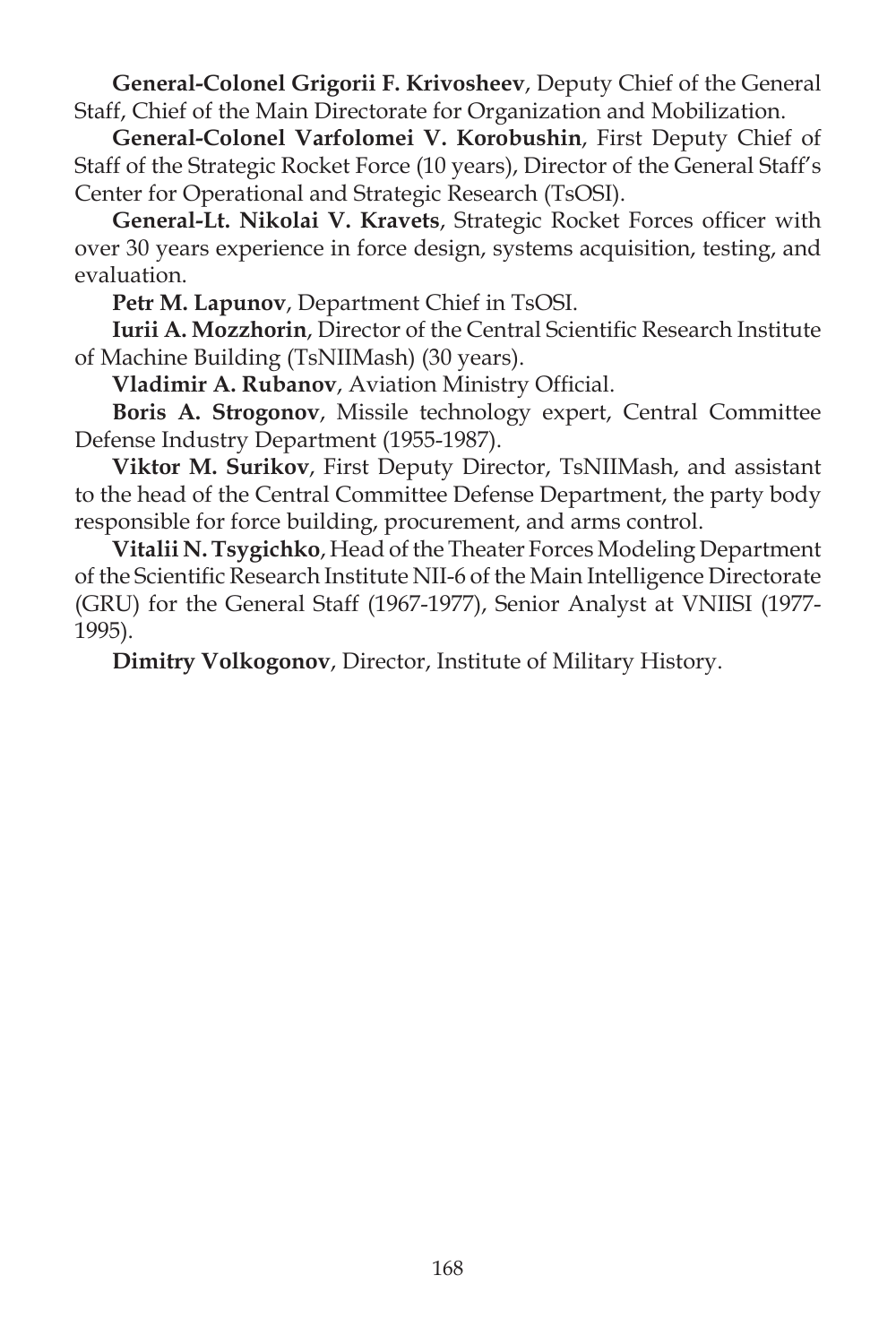#### **APPENDIX II**

#### **BIBLIOGRAPHY OF ADDITIONAL REFERENCES**

 There is a large amouunt of Western literature on Soviet views of nuclear warfare. There is also a body of evidence on Soviet views of nuclear warfare that comes from Soviet source material that was written during the Cold War. Finally, there is source material that became available in the West after the collapse of the Berlin Wall or in the years following the end of the Soviet Union. A representative set of material in each of these categories follows. In addition to these classes of material, there also exist many formerly classified intelligence documents on related topics.

#### **Other Post-Cold War Materials.**

 The sources cited below, as with the Hines interviews, have not been fully integrated yet into the conventional body of knowledge about Soviet views of nuclear warfare. There are also other sources of post-Cold War evidence not cited here. Additionally, there is probably significant material in the Russian archives that some day may become available to help create a coherent and consistent picture of Soviet views.

 Wardak, Ghulam Dastagir (compiler) and Graham Hall Turbiville, Editor, *The Voroshilov Lectures: Materials from the Soviet General Staff Academy,* Vols. I-III, Washington DC: National Defense University Press, 1989-92.

 Heuser, Beatrice, "Warsaw Pact Military Doctrines in the 1970's and 1980's: Findings in the East German Archives," *Comparative Strategy*, Vol. 12, 1993, pp. 437-457.

#### **Soviet Primary Source Documents.**

 The sources cited below contain translations of some of the basic Soviet source material related to nuclear warfare. The referenced material spans the 1960s and the 1970s.

 Kintner, William R, and Harriet Fast Scott, editors, *The Nuclear Revolution in Soviet Military Affairs*, Norman: University of Oklahoma Press, 1968.

 Lomov, Colonel Gen N.A, editor, *The Revolution in Military Affairs*, Moscow, Military Publishing House, Ministry of Defense, 1993, translated and published under the auspices of the U.S. Air Force, Washington, DC: U.S. Government Printing Office, 1980.

 Scott, Harriet Fast, and William F. Scott, *The Soviet Art of War: Doctrine, Strategy, and Tactics*, Boulder: Westview Press, 1982.

 Sokolovskiy, V.D, Marshall of the Soviet Union, *Soviet Military Strategy*, Third Edition, Harriet Fast Scott, ed., New York: Crane Russak & Co., 1980.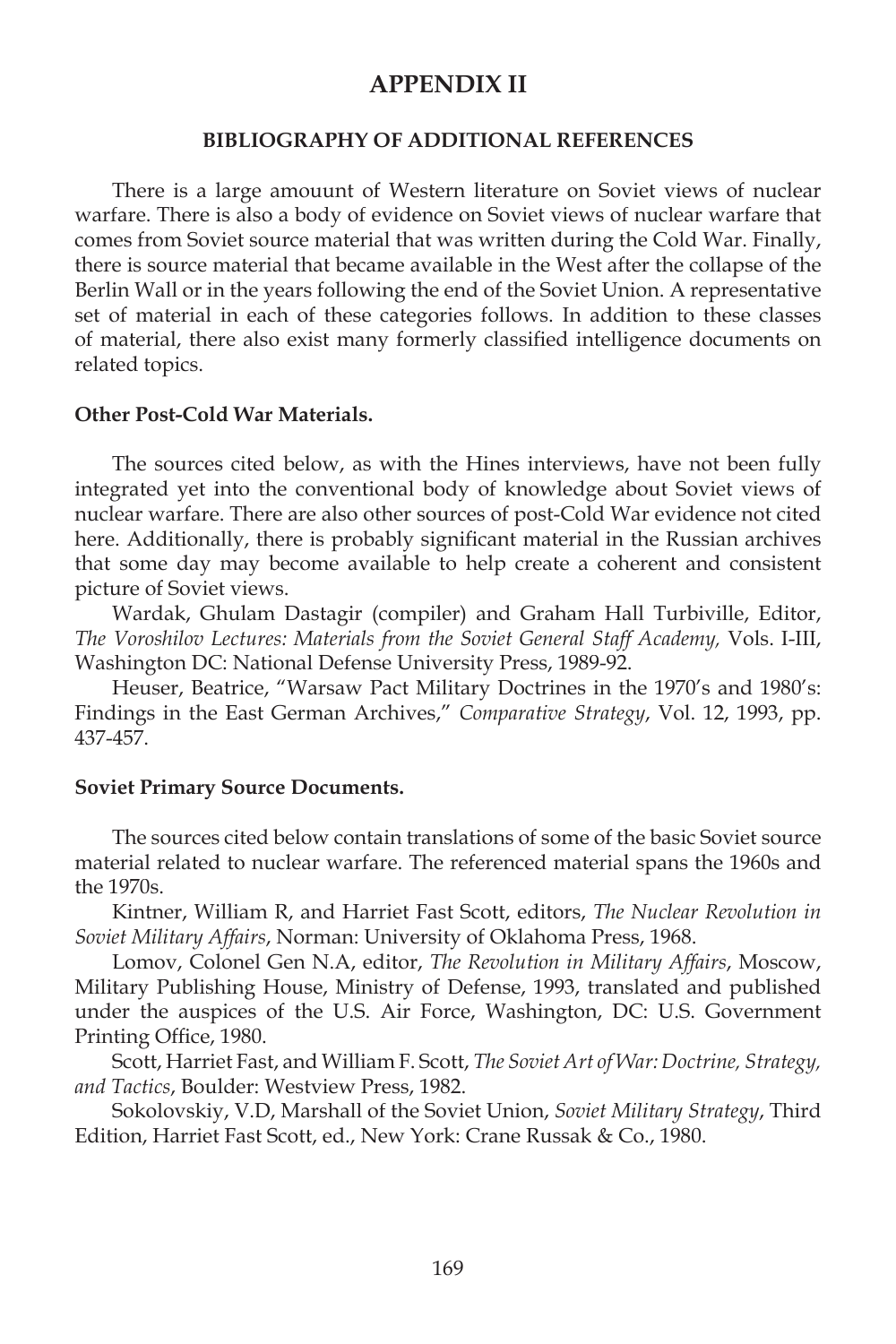Yegorov, P. T., I. A. Shlyakhov, and N. I. Alabin, *Civil Defense*, Moscow, Publishing House for Higher Education, 1970, translated and published under the auspices of the U.S. Air Force, Washington, DC: U.S. Government Printing Office, 1977.

#### **Representative Western Assessments.**

 The sources cited below contain a representative set of Western assessments. These collectively give the conventional wisdom in the West about Soviet views of nuclear warfare.

 Berman, Robert P., and John C. Baker, *Soviet Strategic Forces*, The Brookings Institution, Washington, DC: 1982.

 Currie, Major Kenneth M., *Soviet Military Doctrine: An Overview*, Headquarters U.S.AF Intelligence Assessment, Department of Defense, Washington, DC: May 2, 1983.

 Douglass, Joseph D., and Amoretta M. Hoeber, *Soviet Strategy for Nuclear War*, Hoover Institution Press, Stanford CA, 1979.

 Douglass, Joseph D., "Soviet Nuclear Strategy in Europe: A Selective Targetting Doctrine?," *Strategic Review*, Vol. 5, Fall, 1977, pp. 19-32.

 Douglass, Joseph D., *The Soviet Theater Nuclear Offensive*, Washington, DC: U.S. Government Printing Office, 1976.

 Ermarth, Fritz W., "Contrasts in American and Soviet Strategic Thought," *International Security*, Vol. 3, No. 2, Fall, 1978, pp. 138-155.

 Goure, Leon, Foy D. Kohler, and Mose L. Harvey, *The Role of Nuclear Forces in Current Soviet Strategy*, Miami: Center for Advanced International Studies, University of Miami, 1974.

 Pipes, Richard, "Why the Soviet Union Thinks It Could Fight and Win a Nuclear War," *Commentary*, 1977, pp.21-34.

 Scott, Harriet Fast, and William F. Scott, *The Armed Forces of the USSR*, Second Edition, Boulder: Westview Press, 1981.

 Trulock, Notra III, "Soviet Perspectives on Limited Nuclear Warfare," in Fred S. Hoffman, Albert Wohlstetter, and David S. Yost, eds., *Swords and Shields: NATO, the USSR, and New Choices for Long-Range Offense and Defense*, Lexington, MA: Lexington Books, 1987.

 U.S. Department of Defense*, Soviet Military Power 1985*, Washington, DC: U.S. Government Printing Office, 1985.

 U.S. Department of Defense*, Soviet Military Power 1986,* Washington, DC: U.S. Government Printing Office, 1988.

 U.S. Department of Defense*, Soviet Military Power 1987,* U.S. Government Printing Office, Washington, DC: 1988.

 U.S. Department of Defense*, Soviet Military Power: An Assessment of the Threat,*  1988, Washington, DC: U.S. Government Printing Office, 1988.

Van Oudenaren, *Deterrence, War-fighting and Soviet Military Doctrine*, Adelphi Papers 210, Dorchester: International Institute of Strategic Studies, Henry Ling Ltd, The Dorset Press, 1986.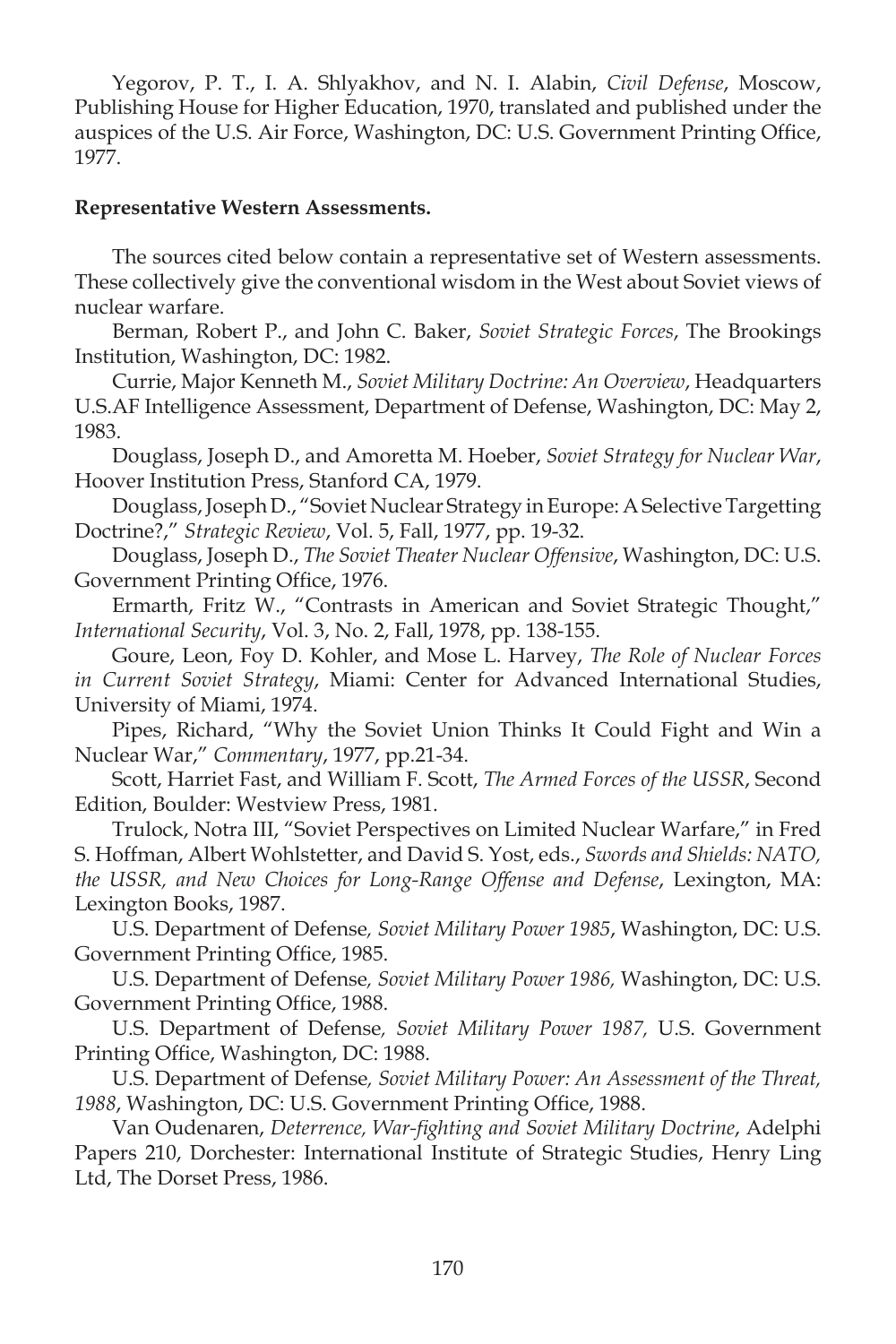#### **ENDNOTES - CHAPTER 5**

1. The Hines team also repeatedly attempted to gain access, unsuccessfully, to relevant Central Committee and Ministry of Defense archives for the post-1960 Cold War period. The oral testimony is what was possible. John G. Hines, Ellis Mishulovich, and John F. Shull, *Soviet Intentions 1965-1985. Vol. I: An Analytical Comparison of U.S-Soviet Assessments During the Cold War;* McLean, VA: The BDM Corporation, September 22, 1995, p. vi. (Hereafter referred to as Hines, Vol. I.)

2. One purpose of the interviews was to exploit to the short window of opportunity after the collapse of the USSR to gain a better understanding as to how key Soviet senior defense officials assessed the military balance and associated doctrines and forces postures, and how the Soviets developed and operated their nuclear arsenals. A. W. Marshall, "Introductory Memo," Hines, Vol. I.

3. John G. Hines, Ellis Mishulovich, and John F. Shull, *Soviet Intentions 1965- 1985. Vol. I: An Analytical Comparison of U.S-Soviet Assessments During the Cold War; Vol. II: Soviet Post-Cold War Testimonial Evidence,* McLean, VA: The BDM Corporation, September 22, 1995, produced for OSD-Net Assessment under Contract MDA903-92-C-0147. Interviews were also conducted with senior U.S. defense officials, and a comparison of views made. Hines, Vol. I.

4. The Voroshilov lectures, published in the late 1980s by the U.S. National Defense University, are a compilation of the translated lecture notes of foreign officers who attended the Voroshilov General Staff Academy in the early 1970s.

5. Extracted from Hines, Vol. I, pp. 72-76; and Interview with General-Colonel A. A. Danilevich, in Hines, Vol. II, pp. 54-57.

6. Marshall V. D. Sokolovskiy was the advocate of the new strategy. His ideas were published in his influential book, *Modern War*, and accepted as doctrine at a Ministry of Defense Conference held in 1962. They were put into practice in 1962- 63. Interview, General-Colonel Danilevich, in Hines Vol. II, p. 55.

7. The calculated effects of the U.S. first strike, using ground bursts, showed 100 percent of the ground forces destroyed, 100 percent of nonstrategic aviation destroyed, 80 percent of strategic aviation destroyed, 100 percent of naval forces destroyed, and radiation contamination of 400-3,000 roentgens over European Russia. Hines, Vol. I, p. 74.

8. A "retaliatory-meeting" strike is the Soviet adaptation of the traditional meeting engagement in warfare. Two opposing sides are attempting to launch strikes; comparative command and control processes determine which side actually launches first, and whether or not the warheads of one side are landing during the launch of other side. If, for example, the side with the actual initial launch is the United States, and U.S. warheads are incoming or landing during the Soviet launch sequences, then the Soviet strike becomes a "retaliatory-meeting" strike.

9. Hines, Vol. I, p. 1.

10. Akhromeev, in Hines, Vol. II, pp. 5-6.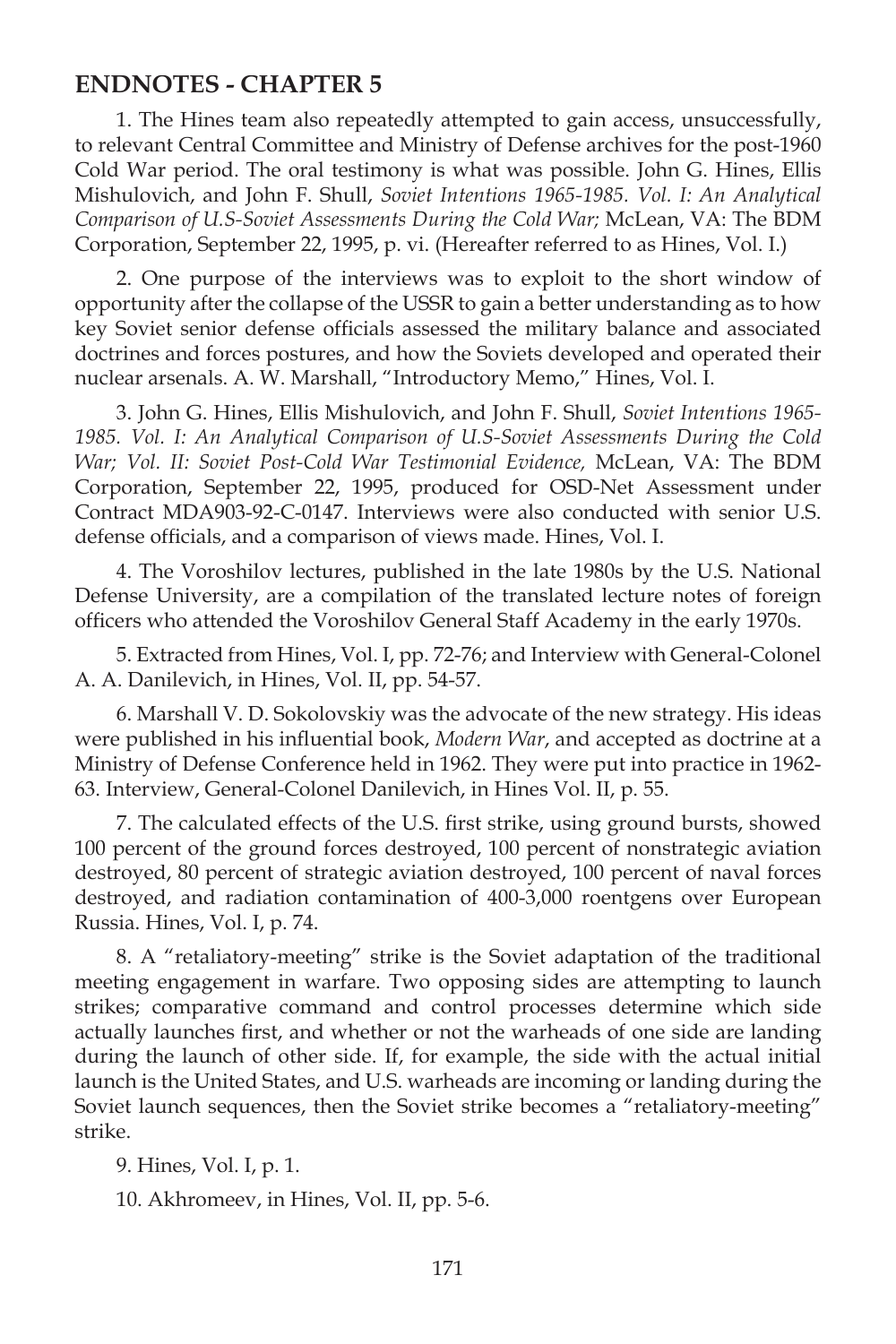11. Hines, Vol. I, p. 26.

12. Akhromeev, in Hines, Vol. II, pp. 5-6.

13. Danilevich, in Hines, Vol. II, p. 24.

14. Hines, Vol. I, p. 2.

15. This was eventually deployed as the Peacekeeper missile.

16. These programs probably included the NS-20 guidance package for the *Minuteman III* , as well as improved U.S. SLBM warhead accuracy resulting from the global positioning system on the Navstar satellite combined with the development of the D-5 missile for the *Triden*t submarine. Additionally, in traditional Soviet views, their land-based intercontinental ballistic missile (ICBM) force had political and domestic significance far beyond its military contribution, so the pending vulnerability of that force element could not be automatically offset by increases in other elements of the Soviet strategic triad.

17. Hines, Vol. I, p. 2.

18. Hines, Vol. I, p. 31.

19. Surikov, in Hines, Vol. II, p. 134.

20. Dvorkin, in Hines, Vol. II, pp. 70-71.

21. Mozzhorin, in Hines, Vol. II, p. 123.

22. According to Danilevich, 5-6 hours were required to fuel the missiles and 2-3 hours to mate warheads. By this time, the U.S. strike would have landed, resulting in heavy damage to both the missiles and the command and control system. Danilevich, in Hines, Vol. II, p. 39. The Soviet measure of effectiveness for their own missiles was the ability of a missile, after an enemy attack, to be launched in the prescribed time and destroy its target. Thus launch impairment in any form as a result of the incoming U.S. attack would result in, in Soviet view, in the inability of the Soviet missile to perform its mission, in other words, a missile kill by the United States. Tsygichko in Hines, Vol. II, pp. 150-151.

23. Hines, Vol. I, pp. 28-29.

24. Danilevich, in Hines, Vol. II, p. 62.

25. *Ibid*., p. 69.

26. Hines, Vol. I, pp. 28-29.

27. Note that the strikes could be precipitated on strategic warning ("imminent nuclear attack"), and the deterrent strikes could be preemptive, retaliatory-meeting, or retaliatory, depending on the parameters of warning, missile preparation, the command and control system, and political decisionmaking.

28. Hines, Vol. I, p. 2. 29. *Ibid*., pp. 2-3. 30. Hines, Vol. II, p. 6.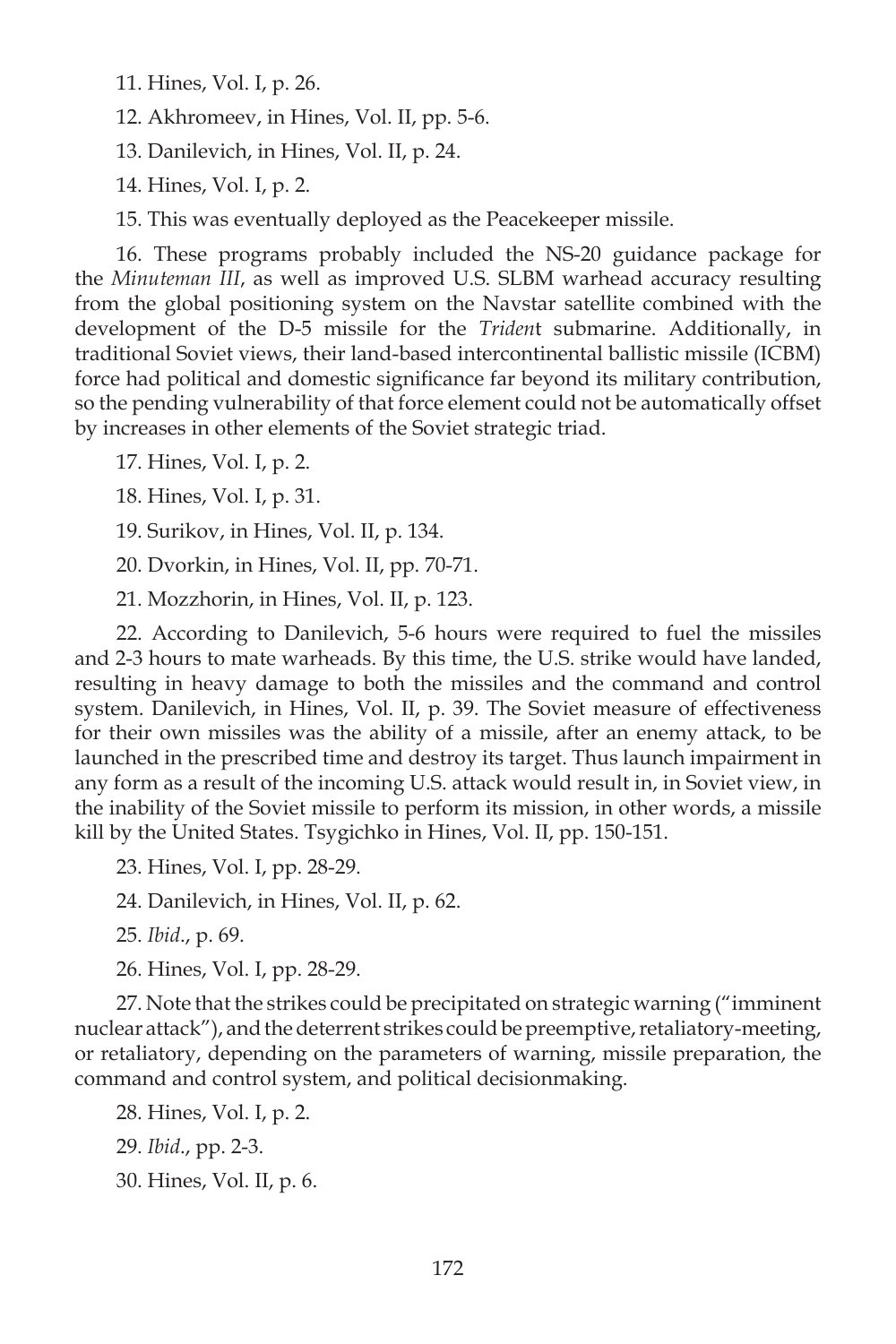31. *Ibid*., p. 125. 32. *Ibid*., p. 55. 33. Hines, Vol. I, pp. 16-17. 34. Hines, Vol. II, p. 19. 35. *Ibid*., p. 30. 36. Hines, Vol. I, p. 3.

37. Recall that the Soviet concept of preemption is the successful execution of a strike against a U.S. first strike that is imminent. Hence the United States has made the first move.

38. Hines, Vol. II, p. 31.

39. Hines, Vol. I, pp. 17-18.

40. *Ibid*., p. 18.

41. Kataev, in Hines, Vol. II, p. 100-101.

42. Hines, Vol. I, pp. 19-21.

43. Akhromeev, in Hines, Vol. II, p. 5.

44. Hines, Vol. I, p. 4.

45. According to Tsygichko, the Soviets predicted much higher battlefield attrition rates than the United States. This was because the Soviets had concluded that 7 pounds/square inch (psi) overpressure was sufficient to kill personnel, who were similar to dogs in their response to overpressure. Tsygichko, in Hines, Vol. II, p. 152. Nominal U.S. personnel lethality levels were 40 psi. Samuel Glasstone and Philip J. Dolan (eds.), *The Effects of Nuclear Weapons*, Washington: U.S. Department of Defense and U.S. Department of Energy, Third Edition, 1977. Cited in Hines, Vol. I, p. 43.

46. Tsygichko, in Hines, Vol. II, p. 142.

47. Tsygichko, *Soviet Use of Mathematical Models to Support Strategic Decision Making: A Model of Strategic Operations in Continental Theaters of Military Action*, cited in Hines, Vol. I, p. 44.

48. Hines, Vol. I, p. 4.

49. Danilevich, in Hines, Vol. II, p. 60.

50. Kataev, in *Ibid*., p. 101.

51. Analysis in the Hines Report points out that information obtained from the East German archives showed that certain Warsaw Pact exercises included selective nuclear strikes. See Beatrice Heuser, " Warsaw Pact Nuclear and Conventional Strategy in the 1970s and 1980s: Findings in the East German Archives," *Comparative Strategy*, Vol. 12, No. 4, November 1993, pp. 437-457, cited in Hines, Vol. I, p. 39.